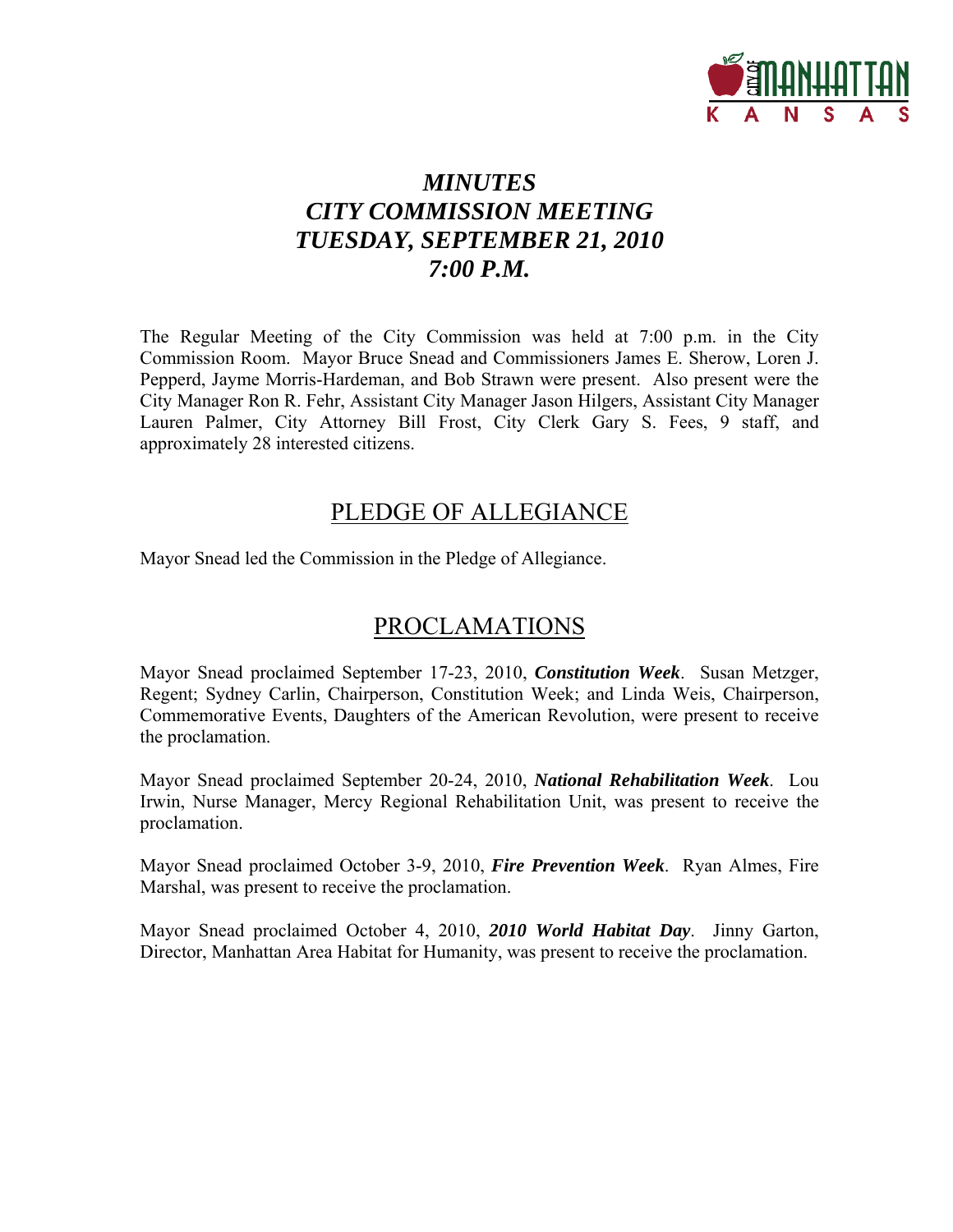**Minutes** City Commission Meeting September 21, 2010 Page 2

# COMMISSIONER COMMENTS

Mayor Snead informed the community that during the Discussion/Briefing Session, prior to the Commission meeting, the Commission discussed concerns with the Federal Emergency Management Agency (FEMA) Levee recertification; identified Commissioner Strawn to serve on the Airport Passenger Terminal Master Plan Selection Committee; discussed the upcoming Human Rights and Services Board meetings on October 14 and October 28, 2010; received information on accepting Letters of Interest for Lot 9 in the South Redevelopment Area and for additional information, contact Jason Hilgers, Assistant City Manager; received a report from Commissioner Pepperd on the Manhattan Housing Authority and Riley County Senior Center meetings he attended; discussed the most recent Law Board meeting; and shared calendar items of the Commission.

# CONSENT AGENDA

(\* denotes those items discussed)

#### **MINUTES**

The Commission approved the minutes of the Regular City Commission Meeting held Tuesday, September 7, 2010.

### **CLAIMS REGISTER NO. 2650**

The Commission approved Claims Register No. 2650 authorizing and approving the payment of claims from September 1, 2010, to September 14, 2010, in the amount of \$1,545,739.04.

# **LICENSE – CEREAL MALT BEVERAGE**

The Commission approved an annual Cereal Malt Beverage Off-Premises License for Ray's Apple Market #447, 222 North  $6<sup>th</sup>$  Street, and Ray's Apple Market #448, 3007 Anderson Avenue.

#### **ORDINANCE NO. 6839 – NO PARKING – 3624-3626 EVERETT DRIVE**

The Commission approved Ordinance No. 6839 removing parking along the west side of Everett Drive along the frontages of 3624 and 3626 Everett Drive.

# **\* ORDINANCE NO. 6840 – AMEND ZONING REGULATIONS – M-FRO DISTRICT**

Chris Elsey, 2052 Hunting Avenue, voiced concerns with the amendments being proposed to the M-FRO District. He stated that the amendments to the Zoning Regulations will cut his ability to supply needed housing for students and voiced concerns with infrastructure improvements, density, and potential impact to infrastructure.

Ron Fehr, City Manager, responded to questions from the Commission.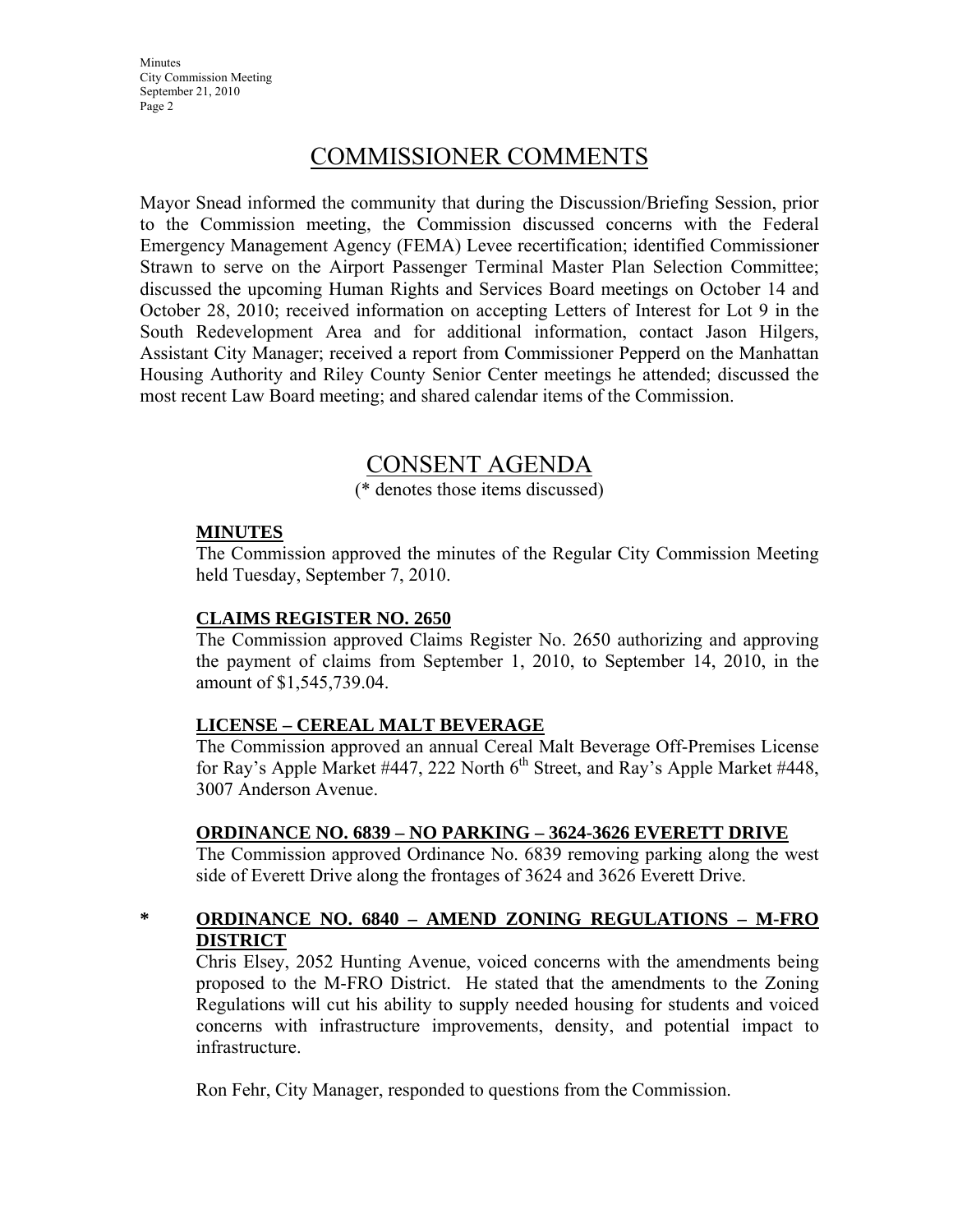# CONSENT AGENDA (*CONTINUED*)

### **\* ORDINANCE NO. 6840 – AMEND ZONING REGULATIONS – M-FRO DISTRICT** *(CONTINUED)*

The Commission approved Ordinance No. 6840 amending Article IV, Section 4- 112 M-FRO, Multi-Family Redevelopment Overlay District, of the Manhattan Zoning Regulations, as recommended in the Planning Board's revised recommendation, based on the findings in the three Staff Memorandums to the Planning Board, dated June 15, 2010 *(See Attachment No. 1)*; June 30, 2010 *(See Attachment No. 2)*; and August 5, 2010 *(See Attachment No. 3)*.

# **\* FIRST READING – RECOVERY ZONE FACILITY BONDS – GTM SPORTSWEAR**

Lauren Palmer, Assistant City Manager, provided additional information on the item.

Jane Gibson, 1427 Leavenworth Street, Chair, Manhattan Living Wage Coalition, informed the Commission that the City of Manhattan needs to adopt a living wage policy for companies requesting economic development support from the City. She stated that a living wage of at least \$12.00 an hour should be the minimum and provided information on jobs and wages found in the 2008 Economic Development Report for GTM Sportswear, Inc. She asked that the Commission not consider this request for economic development support to expand the business until all employees at GTM receive at least a wage floor of \$12.00 an hour.

Lauren Palmer, Assistant City Manager, provided additional information on the economic development report and wage target categories for GTM.

Ron Fehr, City Manager, clarified that there would not be any local economic development funds used for the issuance of these Bonds.

The Commission approved first reading of an ordinance authorizing the issuance of Recovery Zone Facility Bonds (\$2,170,000.00) and Industrial Revenue Bonds (\$980,000.00) for GTM Sportswear, Inc., located at 520 McCall Road.

# **\* RESOLUTION NO. 092110-A – AMENDED PETITION – BARTON PLACE, UNIT 2, STREET IMPROVEMENTS (ST0620)**

Ron Fehr, City Manager, responded to questions from the Commission and provided additional information on the item and future street connections.

The Commission found the amended petition sufficient and approved Resolution No. 092110-A, repealing Resolution No. 101408-A and finding the new project advisable and authorizing the requested construction for Barton Place, Unit 2, Street Improvements (ST0620).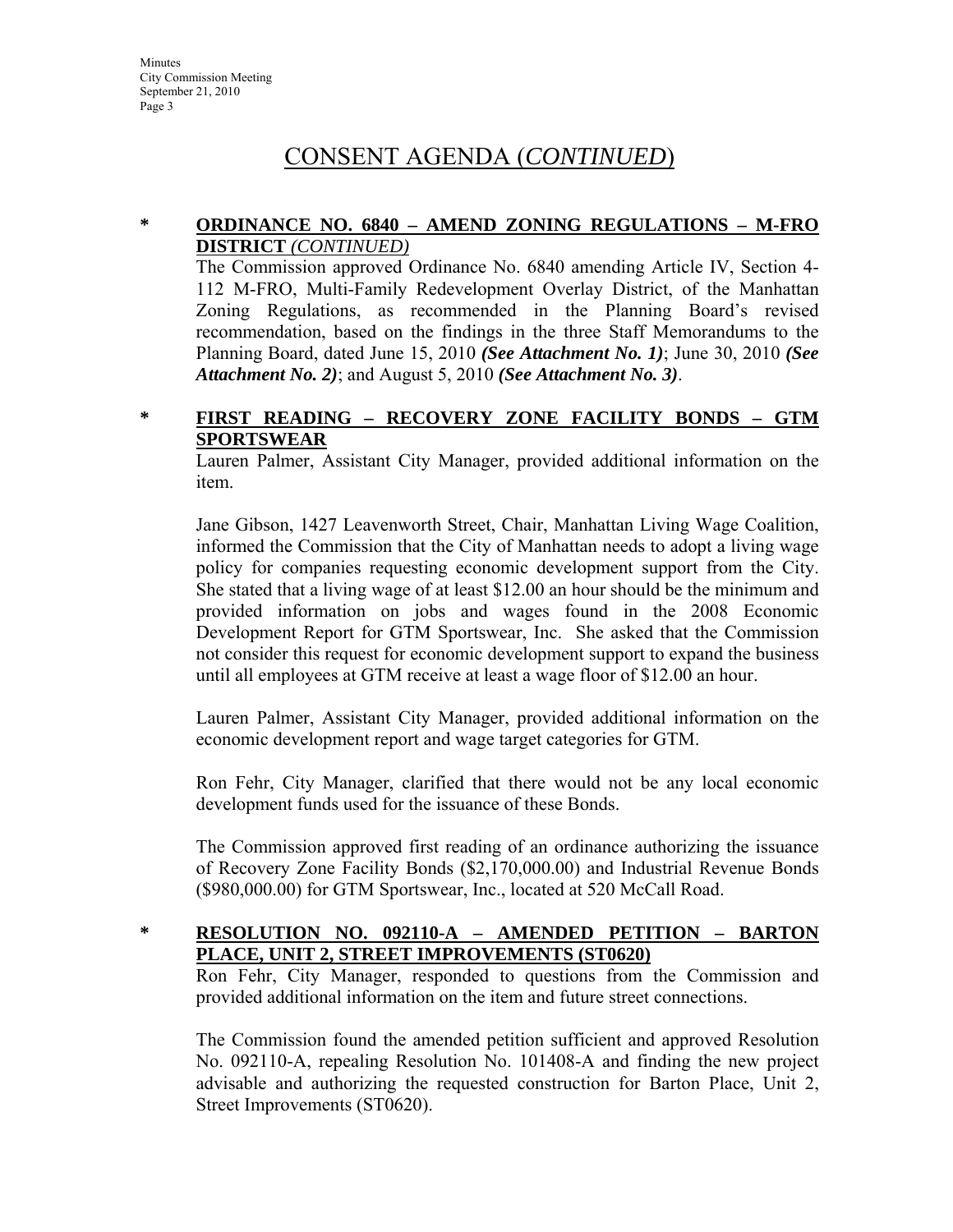# CONSENT AGENDA (*CONTINUED*)

# **RESOLUTION NO. 092110-B – AMENDED PETITION – MCCALL ROAD STREET IMPROVEMENTS (ST0821)**

The Commission found the amended petition sufficient and approved Resolution No. 092110-B, modifying Resolution No. 042010-B by amending the Method of Assessment set forth therein for McCall Road Street Improvements (ST0821).

### **\* AWARD CONTRACT – MCCALL ROAD STREET IMPROVEMENTS (ST0821)**

The Commission accepted the Engineer's Estimate in the amount of \$3,463,810.80 and awarded a construction contract in the amount of \$2,416,751.60 to Bayer Construction, Inc, of Manhattan, Kansas, for McCall Road Street Improvements (ST0821).

# **AMENDMENT – ENGINEERING SERVICES – MCCALL ROAD STREET IMPROVEMENTS (ST0821)**

The Commission approved an amendment in the amount of \$12,157.88 with HWS Consulting Group, of Manhattan, Kansas, for Construction Engineering related services for McCall Road Street Improvements (ST0821).

# **AWARD CONTRACT – MCCALL ROAD WATER MAIN IMPROVEMENTS (WA1018)**

The Commission accepted the Engineer's Estimate in the amount of \$458,928.40 and awarded a construction contract in the amount of \$410,091.30 to Bayer Construction, Inc., of Manhattan, Kansas, for the McCall Road Water Main Improvements (WA1018).

# **RESOLUTION NO. 092110-C – ISSUE GENERAL OBLIGATION BONDS – MCCALL ROAD WATER MAIN IMPROVEMENTS (WA1018)**

The Commission approved Resolution No. 092110-C, authorizing the issuance of General Obligation Bonds for the McCall Road Water Main Improvements (WA1018).

# **\* AWARD CONTRACT – 3RD STREET/PIERRE STREET INTERSECTION STREETSCAPE (ST0910)**

Jason Hilgers, Assistant City Manager/Redevelopment Coordinator, provided additional information on the item and on STAR bonds.

The Commission accepted the Engineer's Estimate in the amount of \$564,711.28 and awarded a construction contract to R.M. Baril, Inc., of Manhattan, Kansas, in the amount of \$542,257.65 for the 3rd Street and Pierre Street Intersection Streetscape (ST0910).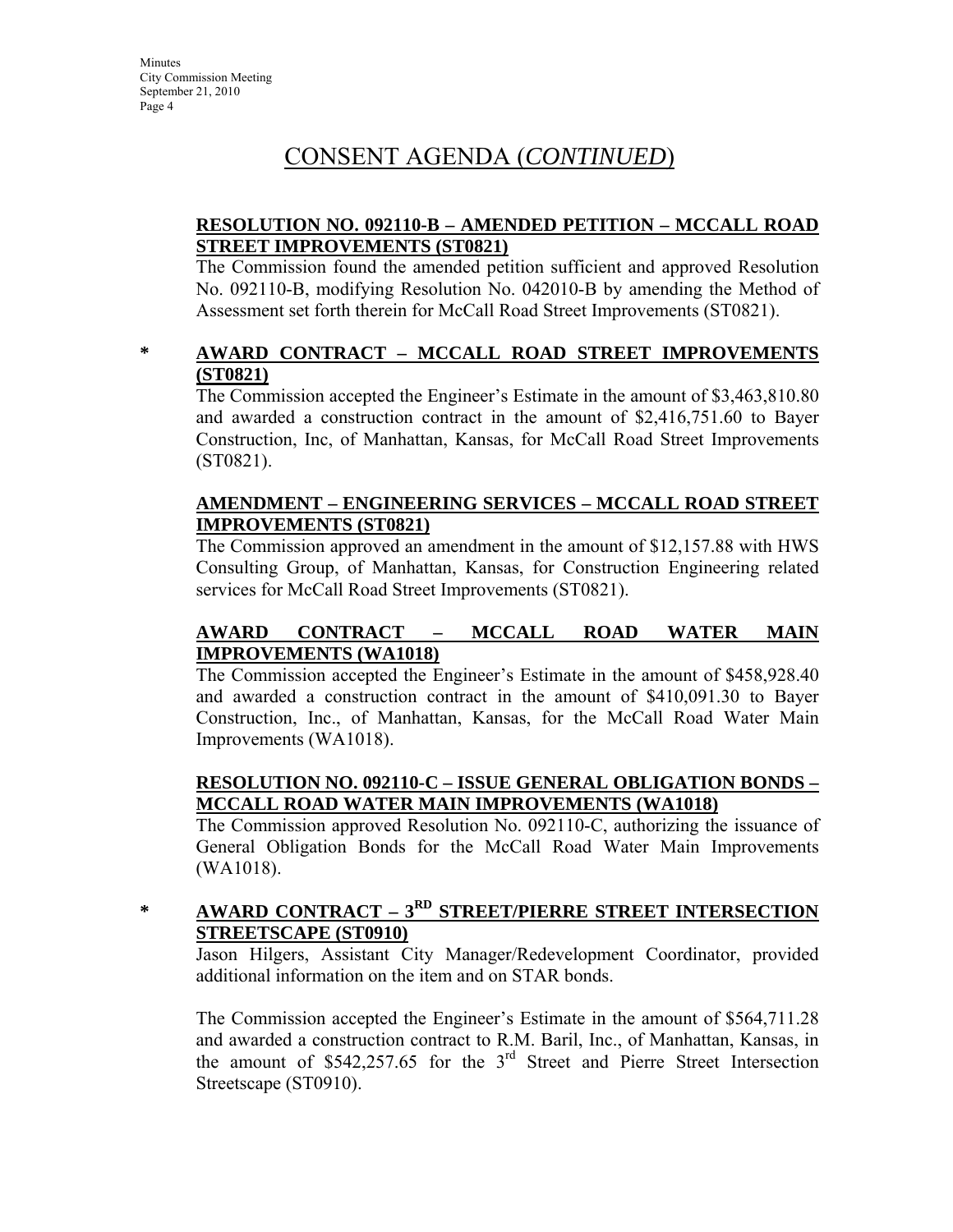# CONSENT AGENDA (*CONTINUED*)

# **AWARD CONTRACT – HOUSING REHABILITATION PROJECTS**

The Commission accepted the bids for 1712 Kenmar Drive and 1701 Winne Street; awarded the bids to the lowest responsible bidders; authorized the Mayor and City Clerk to enter into agreements with the contractors and property owners for expenditure of Housing Rehabilitation Funds; and authorized City Administration to approve any necessary change orders.

# **REQUEST FOR QUALIFICATIONS – AIRPORT PASSENGER TERMINAL MASTER PLAN**

The Commission authorized City Administration to issue a Request for Qualifications for Airport Passenger Terminal master planning services for the Manhattan Regional Airport and appointed Commissioner Strawn to serve on the Selection Committee.

# **TASK ORDER NO. 17 – AIRPORT LAYOUT PLAN**

The Commission authorized the Mayor and City Clerk to execute Task Order No. 17 in the amount of \$23,783.00 with HNTB Corporation, of Overland Park, Kansas, to update the Airport Layout Plan set of drawings to reflect the as-built conditions of the recently constructed Runway 3/21 Runway Safety Area Improvements (AIP 38) and the Runway 13/31 Extension and Reconstruction (AIP 39).

# **\* AGREEMENT – CITY/UNIVERSITY SPECIAL PROJECTS FUND**

Lauren Palmer, Assistant City Manager, provided clarification on the project funds in the City/University Special Projects Fund and responded to questions from the **Commission** 

The Commission authorized the Mayor and City Clerk to execute the 2011 City/University Special Projects Fund Agreement with Kansas State University in the amount of \$185,500.00.

# **BOARD APPOINTMENT**

The Commission approved the re-appointment of David Colburn, 1906 Bluestem Terrace, to a three-year USD 383 term on the Bicycle Advisory Committee. Mr. Colburn's term will begin November 1, 2010, and will expire October 31, 2013.

After discussion, Commissioner Sherow moved to approve the consent agenda, as read. Commissioner Morris-Hardeman seconded the motion. On a roll call vote, motion carried 5-0, with the exception of item E, Ordinance No. 6840 – Amend Zoning Regulations – M-FRO District, which carried 3-2, with Commissioners Strawn and Pepperd voting against the motion, and with the exception of item F, First Reading – Recovery Zone Facility Bonds – GTM Sportswear, which carried 4-0, with Commissioner Strawn abstaining from the item.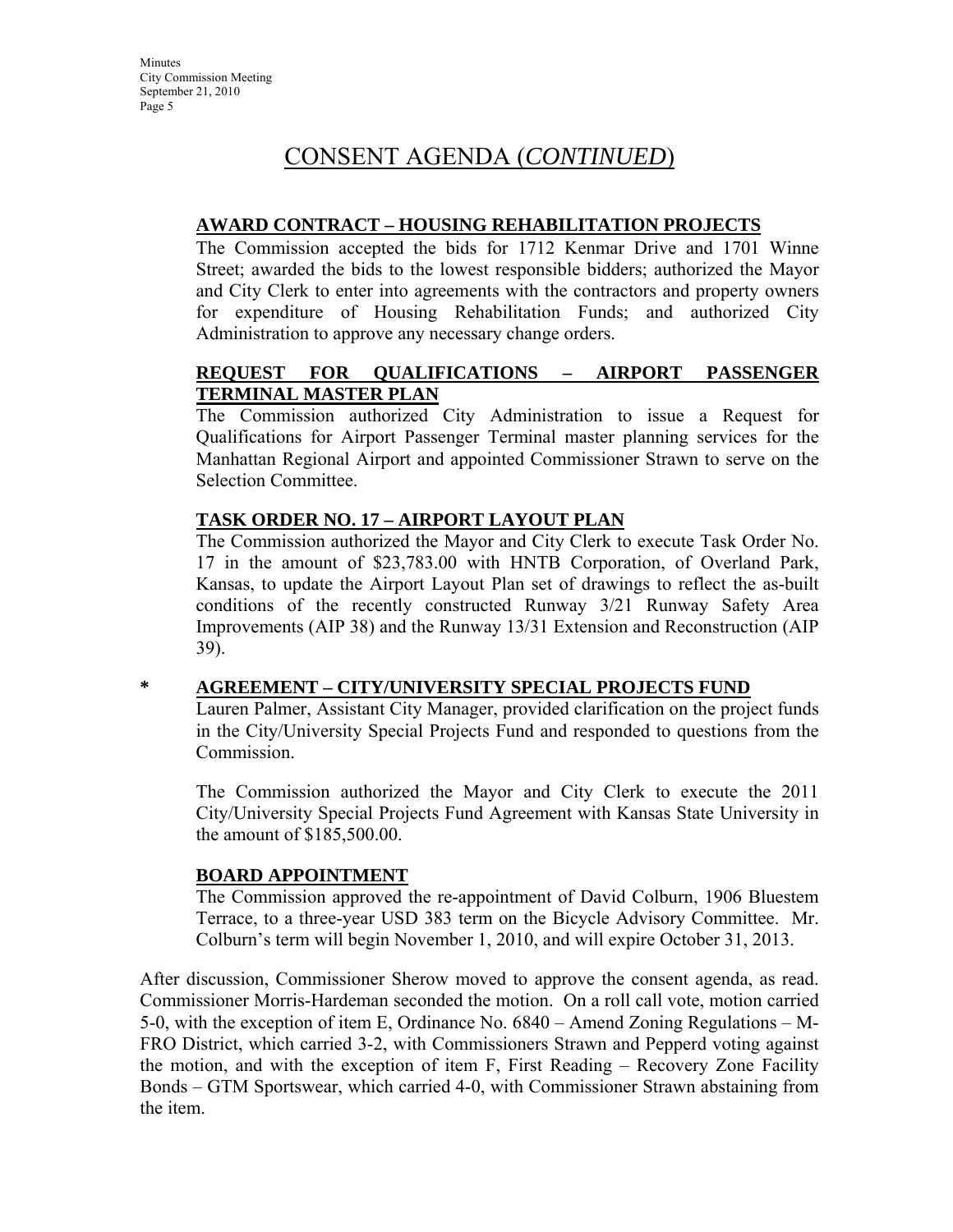**Minutes** City Commission Meeting September 21, 2010 Page 6

# GENERAL AGENDA

### **SECOND CONSIDERATION - ECONOMIC DEVELOPMENT APPLICATION - MANHATTAN AREA TECHNICAL COLLEGE**

Mayor Snead reiterated that his spouse works at the Manhattan Area Technical College and that he does not have a direct conflict of interest; however, he believed that it would be most appropriate to abstain from voting and commenting on the item. He stated that he would only facilitate the item and asked for concurrence from the Commission if they were comfortable with that approach.

The Commission concurred with the Mayor.

Lauren Palmer, Assistant City Manager presented an overview on the economic development proposal, economic development funding criteria, proposed incentive package, capital investment requirements, workforce development requirements, local retention requirements, annual accountability provisions, clawback provisions, and significant positive aspects of the application. She then responded to questions from the Commission.

Rob Edleston, President, Manhattan Area Technical College (MATC), informed the Commission that economic development funds are needed to provide students with an adequate learning environment and to expand course offerings. He stated that with the expansion, the plans are to keep students on MATC campus with courses taught by MATC faculty. He then responded to questions from the Commission regarding potential classroom or lab space at Mercy Regional Hospital and stated that at this point, it was cost prohibitive to use that space at Mercy.

After discussion of the Commission, Rob Edleston, President, Manhattan Area Technical College, responded to additional questions regarding employee wages, fringe benefits provided, positions, and job descriptions. He stated that if he was required to meet an absolute minimum wage base of \$12.00 an hour for all employees, that he could not meet those requirements at this time.

Jane Bloodgood, VP of Business Services, MATC, responded to questions from the Commission on the employees receiving less than \$12.00 an hour and stated that Manhattan Area Technical College is continually trying to improve the salary base for classified and professional employees. She also voiced concern in balancing wage compression issues.

After discussion, Commissioner Strawn moved to authorize the Mayor and City Clerk to execute an Economic Development Incentives Agreement with Manhattan Area Technical College. Commissioner Pepperd seconded the motion.

After additional discussion of the Commission, on a roll call vote, motion carried 4-0.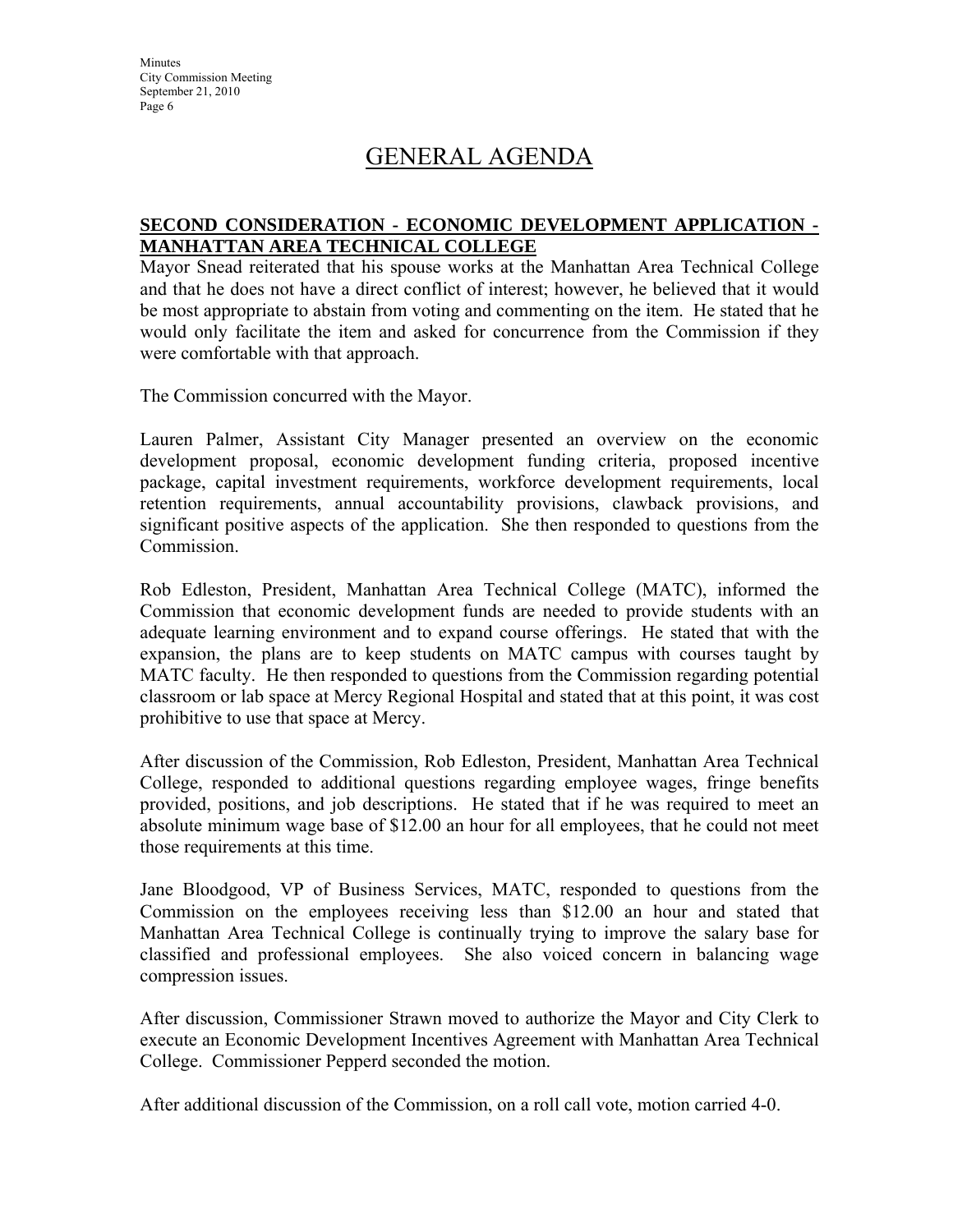# GENERAL AGENDA (*CONTINUED*)

# **PARTNER CITY FLAG PLAZA – DESIGN AND PRIVATE FUNDRAISING EFFORTS**

Curt Loupe, Director of Parks and Recreation, introduced and provided background information on the item.

Ed Klimek, Chair, Partner City Advisory Committee, provided information on the history of the item and on the selection process and planning efforts guided by Dr. Joseph Barton-Dobenin, a Czech native and former professor at Kansas State University, in choosing the City of Dobřichovice as its partner city. He provided an overview on the proposed Partner City Flag Plaza project at the corner of 14<sup>th</sup> Street and Poyntz Avenue in City Park. He also informed the Commission on the initial work process and involvement of the Advisory Committee and community members. He then responded to questions from the Commission and provided information on the fundraising efforts and initiatives planned.

Brent Bowman, Bowman Bowman Novick, Inc., presented the Partner City Flag Plaza illustration and identified the proposed features and materials to be used for the Flag Plaza. He stated that the design is quite modest, but will be a high-quality feature with a stone and brick wall backdrop, including a portion of the wall with a relief sculpture and a Welcome to City Park lettering in the wall design. He informed the Commission that the Flag Plaza will also include an interpretive panel about the Partner City relationship, benches, irrigation system, lighting elements, plant and landscape materials, and illuminated flags representing the United States and Czech Republic, and the cities of Manhattan and Dobřichovice. He then responded to questions from the Commission about incorporating bronze insets of the Kansas State University and United States Army seals in the design.

Curt Loupe, Director of Parks and Recreation, responded to questions from the Commission about the potential of adding additional flagpoles in the future.

Ed Klimek, Chair, Partner City Advisory Committee, responded to questions from the Commission on the item and stated that Dobřichovice is planning to have their own flag plaza.

Brent Bowman, Bowman Bowman Novick, Inc., responded to questions from the Commission and reiterated that the inclusion of subtle inlays with the Kansas State University and United States Army seals could be accomplished very reasonably. He stated the Flag Plaza wall will also provide screening from the street for the traffic signal control box and that the sidewalks for patron passage will be both in front of and behind the wall.

Ron Fehr, City Manager, informed the Commission that Kansas State University and Fort Riley are represented with their purple and green colors on the City of Manhattan flag.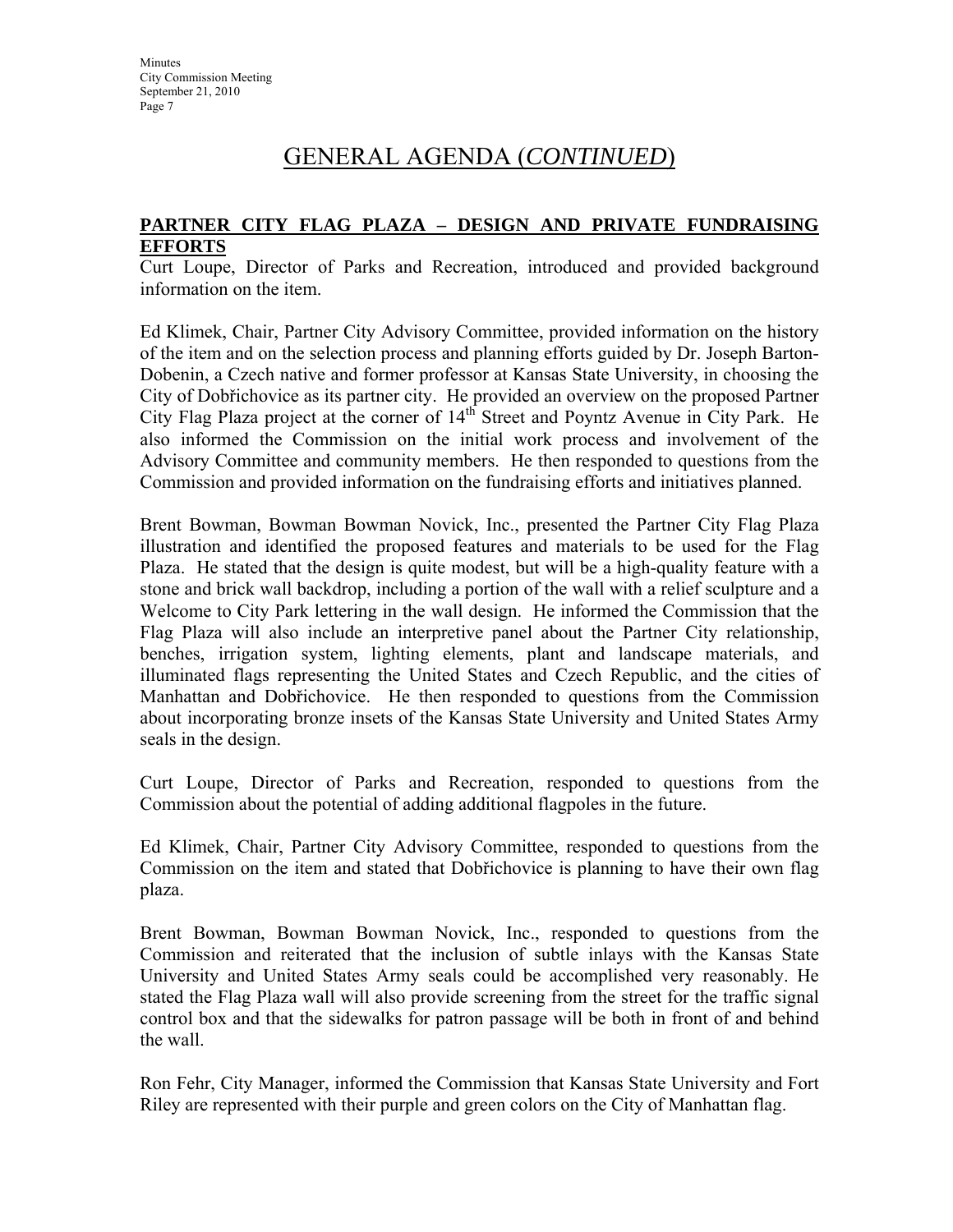# GENERAL AGENDA (*CONTINUED*)

#### **PARTNER CITY FLAG PLAZA – DESIGN AND PRIVATE FUNDRAISING EFFORTS** *(CONTINUED)*

Curt Loupe, Director of Parks and Recreation, responded to questions from the Commission and reported that the Parks and Recreation Advisory Board reviewed the Flag Plaza proposal several times and are in complete support of the project.

Jane Gibson, 1427 Leavenworth Street, informed the Commission that she did not have a problem with the Flag Plaza, but voiced concerns with the overall planning of the City Park Master Plan. She stated that with the addition of the Splash Park, there seems to be more things added to our parks and public squares, and asked the Commission to be mindful of the importance of greenspace.

After discussion, Commissioner Strawn moved to approve the proposed design by Bowman Bowman Novick, of Manhattan, Kansas, for the Partner City Flag Plaza in City Park and authorize the Partner City Advisory Committee to proceed with private fundraising efforts. Commissioner Sherow seconded the motion.

After additional comments from the Commission, on a roll call vote, motion carried 5-0.

# **FIRST READING – ADOPT - THE 2009 INTERNATIONAL CODES AND THE 2008 NATIONAL ELECTRICAL CODE**

Brad Claussen, Building Official, presented the proposed Codes, municipalities in Kansas adopting the 2009 Codes, scope and application of the Codes, notable changes and amendments, new Americans with Disabilities Act (ADA) and the International Code Council (ICC) Codes, and proposed ordinance changes for re-inspection fees and fee for electrical permits.

Ryan Almes, Fire Marshal, presented a few of the changes to the International Fire Code amendments and the fire alarm and fire sprinkler contracting licensing.

Brad Claussen, Building Official, responded to questions from the Commission about the requirements of carbon monoxide detectors and smoke alarms. He then provided additional information and responded to questions on the construction standards for storm shelters and safe rooms.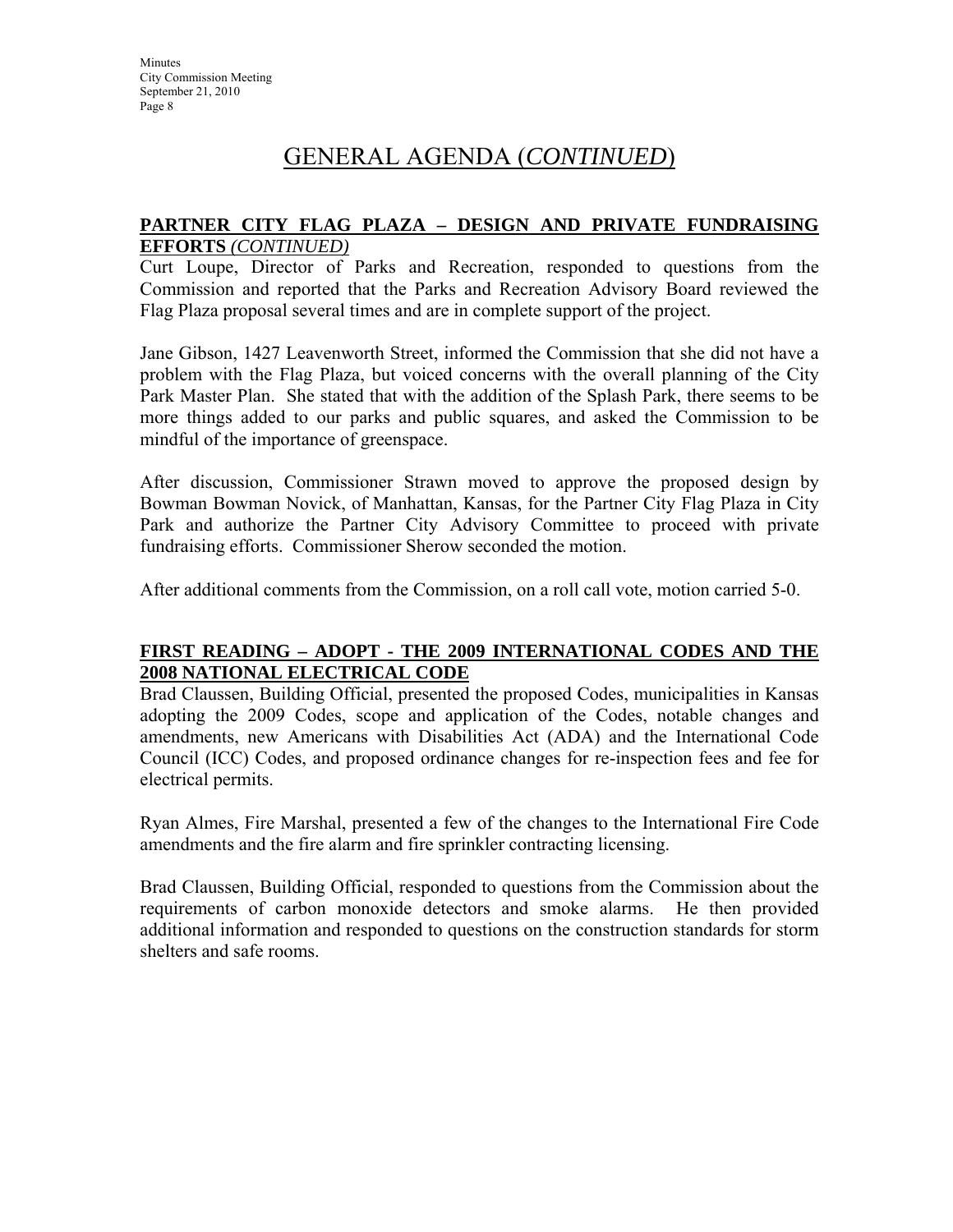Minutes City Commission Meeting September 21, 2010 Page 9

# **GENERAL AGENDA (CONTINUED)**

#### FIRST READING - ADOPT - THE 2009 INTERNATIONAL CODES AND THE 2008 NATIONAL ELECTRICAL CODE (CONTINUED)

After discussion, Commissioner Sherow moved to approve the first reading of ordinances adopting the 2009 editions of the International Code package (2009 International Fire Code, 2009 International Building Code, 2009 International Mechanical Code, 2009 International Plumbing Code, 2009 International Fuel Gas Code, 2009 International Property Maintenance Code, 2009 International Residential Code, and 2009 International Existing Buildings Code) and the 2008 National Electrical Code and amending sections of the Code of Ordinances, City of Manhattan, Kansas, relating to Buildings, Building Regulations, and Fire Prevention. Commissioner Morris-Hardeman seconded the motion. On a roll call vote, motion carried 5-0.

# **EXECUTIVE SESSION**

At 8:59 p.m., Commissioner Strawn moved to recess into Executive Session until 9:25 p.m. for the purpose of consulting with the City Attorney regarding matters that are deemed privileged under the attorney/client relationship. Commissioner Sherow seconded the motion. On a roll call vote, motion carried 5-0.

At 9:26 p.m., the Commission reconvened with Mayor Snead and Commissioners Sherow, Pepperd, Morris-Hardeman, and Strawn in attendance.

#### **ADJOURNMENT**

Commissioner Sherow moved to adjourn the meeting. Commissioner Pepperd seconded the motion. On vote, motion carried 5-0.

At 9:26 p.m. the Commission adjourned.

MMC, City Clerk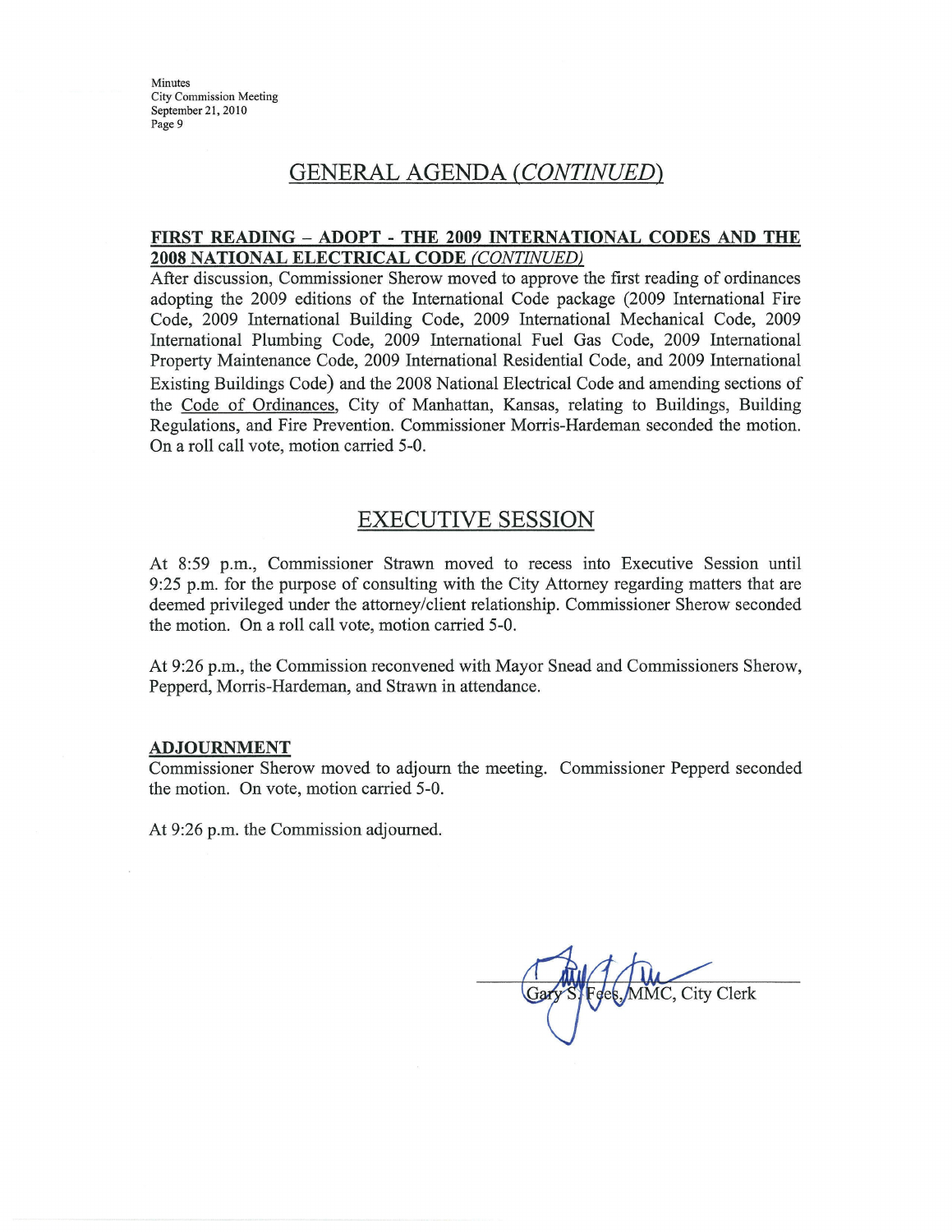

# INTER-OFFICE MEMORANDUM

**DATE: June 15, 2010** 

**TO: Manhattan Urban Area Planning Board** 

**MEETING DATE: June 21, 2010** 

**FROM: Eric Cattell, AICP, Assistant Director for Planning** 

#### **RE: Public Hearing to Initiate Discussion Regarding Amendments to Article IV, Section 4-112 M-FRO, Multi-Family Redevelopment Overlay District**

### **BACKGROUND**

The M-FRO, Multi-Family Redevelopment Overlay District was developed as part of a comprehensive study of the older Traditional Neighborhoods, generally located in the grid portion of the community, starting in February 2001, and culminating in January 2005 with completion of the implementation phase, consisting of development of the TNO, Traditional Neighborhood Overlay and M-FRO Districts, and a series of rezonings based on the study's findings. The rezonings included both down-zoning and up-zoning various areas along with application of the TNO and M-FRO Districts, to stabilize and preserve areas of existing family oriented housing stock, and to establish areas for redevelopment adjacent to the Kansas State University Campus and Aggieville.

The Traditional Neighborhood study process included a broad range of stakeholders, and an extended series of meetings with the Neighborhood Coalition, the BRL Common Ground Coalition *(a coalition composed of builders, realtors and landlords)*, the Manhattan/Riley County Preservation Alliance, and a number of neighborhood associations and community members. The study incorporated research conducted by the College of Architecture, Planning and Design at Kansas State University; as well as extensive analysis of the older neighborhoods conducted by the Community Development Department using census data, county appraisal data, field surveys and development of the Neighborhood Index map.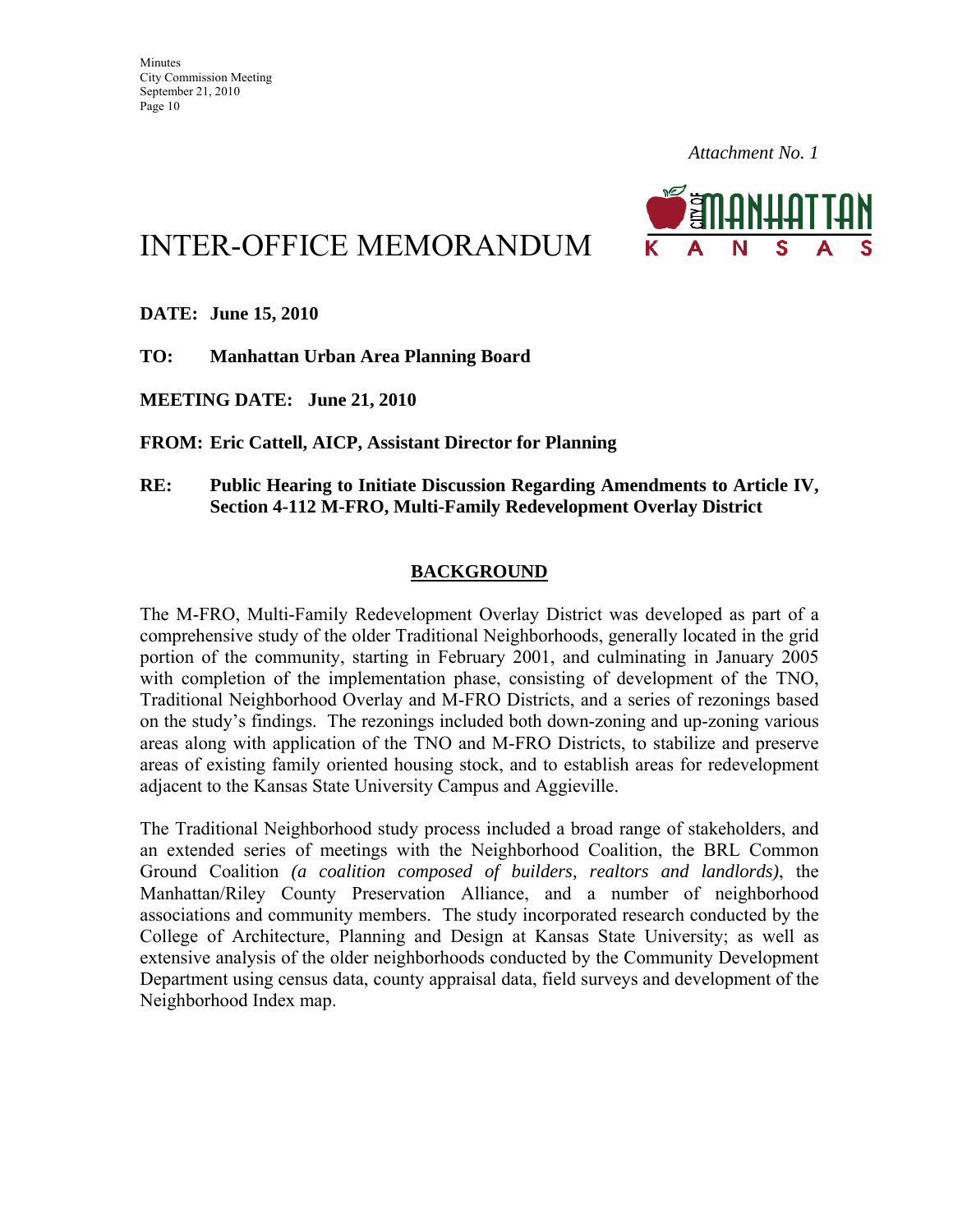The Neighborhood Index was created to gauge the level of change that had taken place in the older neighborhoods. The Index analyzed census data and county appraisal data regarding several factors including: owner occupied versus rental structures; family versus non-family distribution; family make-up looking at the number of school aged children (0- 17 yrs.); and the type of residential structures in an area, (i.e. single family structure, duplex, or apartment building). In addition to the Neighborhood Index data, other factors that were analyzed included housing condition and neighborhood character. The purpose for this detailed analysis was to identify those areas that still had a predominantly singlefamily character (high neighborhood index) that would benefit from down-zoning and the application of the TNO District, and areas which had changed to such an extent that they are predominantly non-family, rental areas which might benefit from up-zoning to the R-3 District with the M-FRO District, to provide redevelopment opportunities close to the KSU campus.

**M-FRO District:** The M-FRO District requirements were developed through extensive community discussion, revision, and compromise between various interest groups to reach a point where they were generally supported by most stakeholders. The original M-FRO District provisions were adopted as part of the Zoning Regulations in July 2003, and the first 17.5 blocks of the redevelopment area were zoned to R-3/M-FRO in October 2003. The M-FRO District was then amended to fine-tune some provisions, in October 2005, following further analysis of issues as part of development and adoption of the Aggieville-Campus Edge District Plan.

The M-FRO District is designed to ensure that multiple-family infill development is functionally integrated into surrounding areas and compatible with the traditional character of the older neighborhoods in Manhattan. The intent is to provide a framework within which higher density housing can be built, while being sensitive to surrounding neighborhoods and the public streetscape with regard to design and site layout. The M-FRO District incorporates a number of Compatibility Standards, addressing both Site Design and Building Design issues, to promote compatible and sensitive redevelopment and infill projects.

The M-FRO District is used only in conjunction with the underlying R-3, Multiple-Family Residential District and covers 22.5 blocks, located generally along the eastern edge of the Kansas State University campus and Aggieville.

**Changing Conditions:** Since implementation of the M-FRO District in 2003, new apartment developments, (that are larger than duplex or four-plex buildings), have predominantly consisted of three-story buildings, up to 88 feet wide that are built on two 50-foot wide lots, or in the case of corner lot sites, up to a 115 foot long building constructed on two lots. However, the area has recently seen development of a 230 foot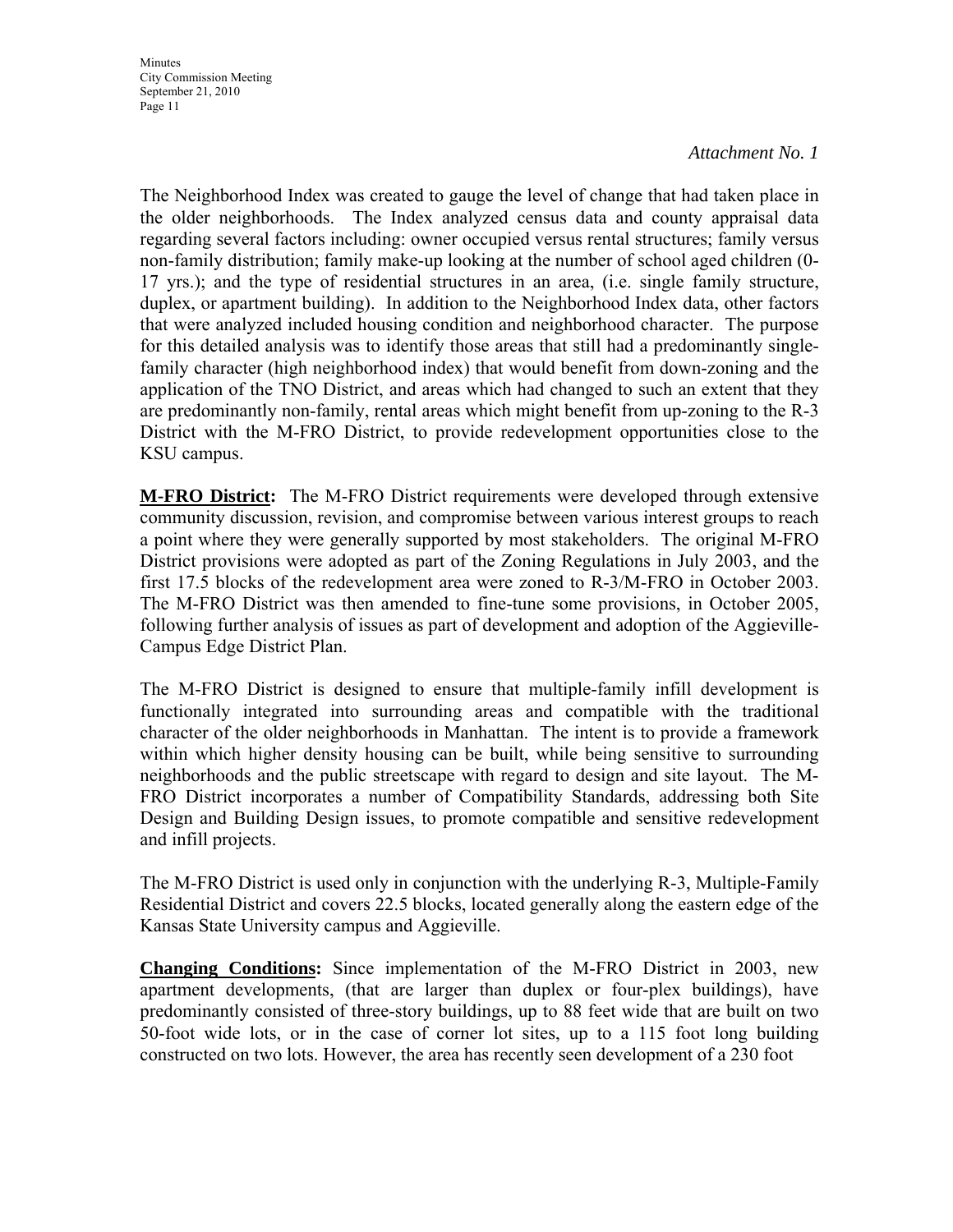long, three-story apartment building on 5 lots, and a PUD proposal for a 281 foot long, three-story building on 6 lots. A city block in the older neighborhoods consists generally of eight (8) 50-foot wide lots. The recent shift towards very large buildings (230+ feet) that take up a significant portion of a city block has raised concern on the part of the Planning Board, neighborhood residents, and City Administration that buildings of this size and intensity are inconsistent with the character of the neighborhood and are going beyond what was envisioned as appropriate for the area.

The design of these large buildings has generally not taken into account important policies of the Manhattan Urban Area Comprehensive Plan, including policy GM-9, regarding Infill and Redevelopment projects, which states in part:

*"Regardless of its scale, infill and redevelopment shall be designed in a manner that is sensitive to and reflects the character of the surrounding area. Important design considerations include building scale, mass, roof form, height, and orientation, parking location, lot coverage, architectural character, and landscape elements. These design considerations are particularly important when infill or redevelopment occurs within or adjacent to an established residential neighborhood, or when a change in use or intensity would otherwise negatively impact the established character of the surrounding area.*"

This recent appearance of very large "mega" buildings in the M-FRO District has raised concern by the Planning Board and City Administration that further adjustments to the M-FRO District's provisions need to be made, to insure that residential structures are compatible with, and sensitive to, the character and original fabric of the traditional neighborhood setting.

# **DISCUSSION**

**Public Hearing - Draft Document:** As a result of concerns expressed by the Planning Board, City Administration published notice of this public hearing, to initiate discussion of modifications to the M-FRO District to address concerns about very large residential buildings, and to update several other provisions. In addition to the legal notice, notification of the hearing was sent to the public through the Early Notification *InTouch* system to the two neighborhoods with M-FRO District zoning, and broader notification was provided through the City's web site. In addition, direct notice was sent to several architects who have designed projects in the area.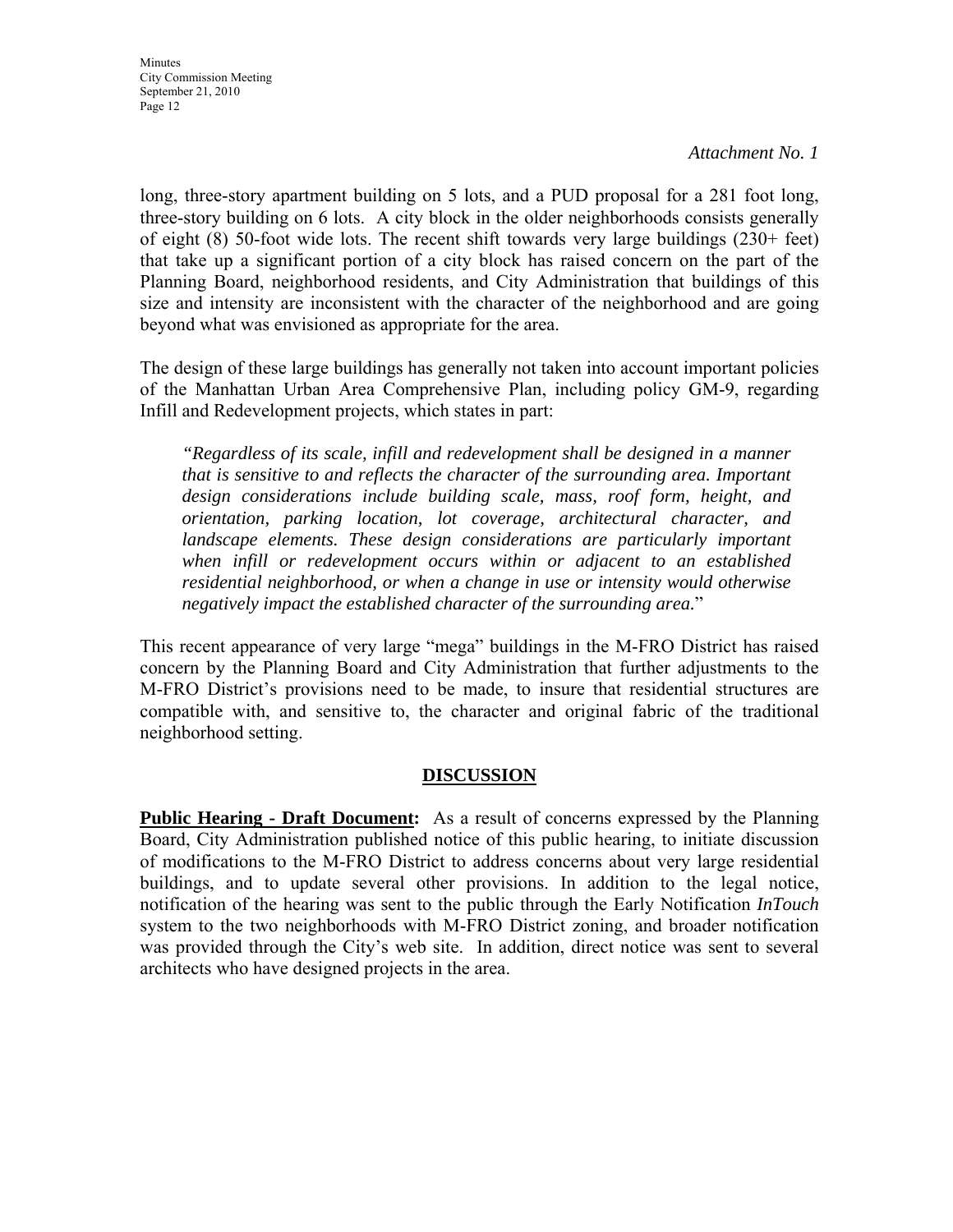To facilitate discussion at the hearing, City Administration developed a public hearing draft amendment document, recognizing that input from the community and Planning Board is still needed to further identify issues and other potential revisions before the amendments are finalized. *(See attached Public Hearing Draft Amendments. Language that is being eliminated is struck through and new language is underlined in bold italics)*. The draft amendments address several issues identified by Planning staff as needing adjustment to address concerns expressed by the Planning Board as well as issues that have come up over the past six and one-half years since the M-FRO District was implemented, including: adding a limitation on maximum building size; modifying screening requirements for structured parking; adding provisions regarding the location and placement of exterior mechanical equipment; increasing the parking requirement for new buildings containing 18 or more dwelling units; modifying provisions regarding enclosed garages; expanding the choice of architectural features required to be included on street facing facades; modifying how window area is calculated on street facing facades; modifying provisions regarding roof pitch/design; and modifying or adding several definitions.

**Building Size.** One of the primary proposed changes is to limit the overall size of a residential building, because the current M-FRO District has no maximum limitation provided there is a large enough site. As noted above, most of the larger residential buildings constructed under the M-FRO District have been designed and scaled to fit on two 50-foot wide lots. Previously, in the 1980's there were several apartment projects constructed on three (3) 50-foot wide lots (at 926, 1031, 1112, and 1212 Bluemont Ave.; and 1111 Vattier Street), which range from 116, to 134 feet in length along the street. These were the largest residential apartment buildings built in this portion of the older neighborhoods, until the recent appearance of the very large 230+ foot buildings.

The draft amendment proposal adds the following new Use Limitation, under Section 4-112 (E):

# *(2) Residential buildings shall not exceed 138 feet in their longest total horizontal dimension (i.e. length, width and/or depth).*

This dimension is what could be built on three 50-foot wide lots, combined into a single site, utilizing the 6 foot side yard setbacks of the M-FRO District and measured from roof eave to roof eave. This maximum horizontal dimension is based generally on the three lot developments from the 1980's, which while large, have generally been accepted by the community. In addition, dividing eight-lot long city blocks in the traditional neighborhood into redevelopment sites of no more than three lots wide, insures that the streetscape has at least three buildings along a block, which is more in keeping with the scale and fabric of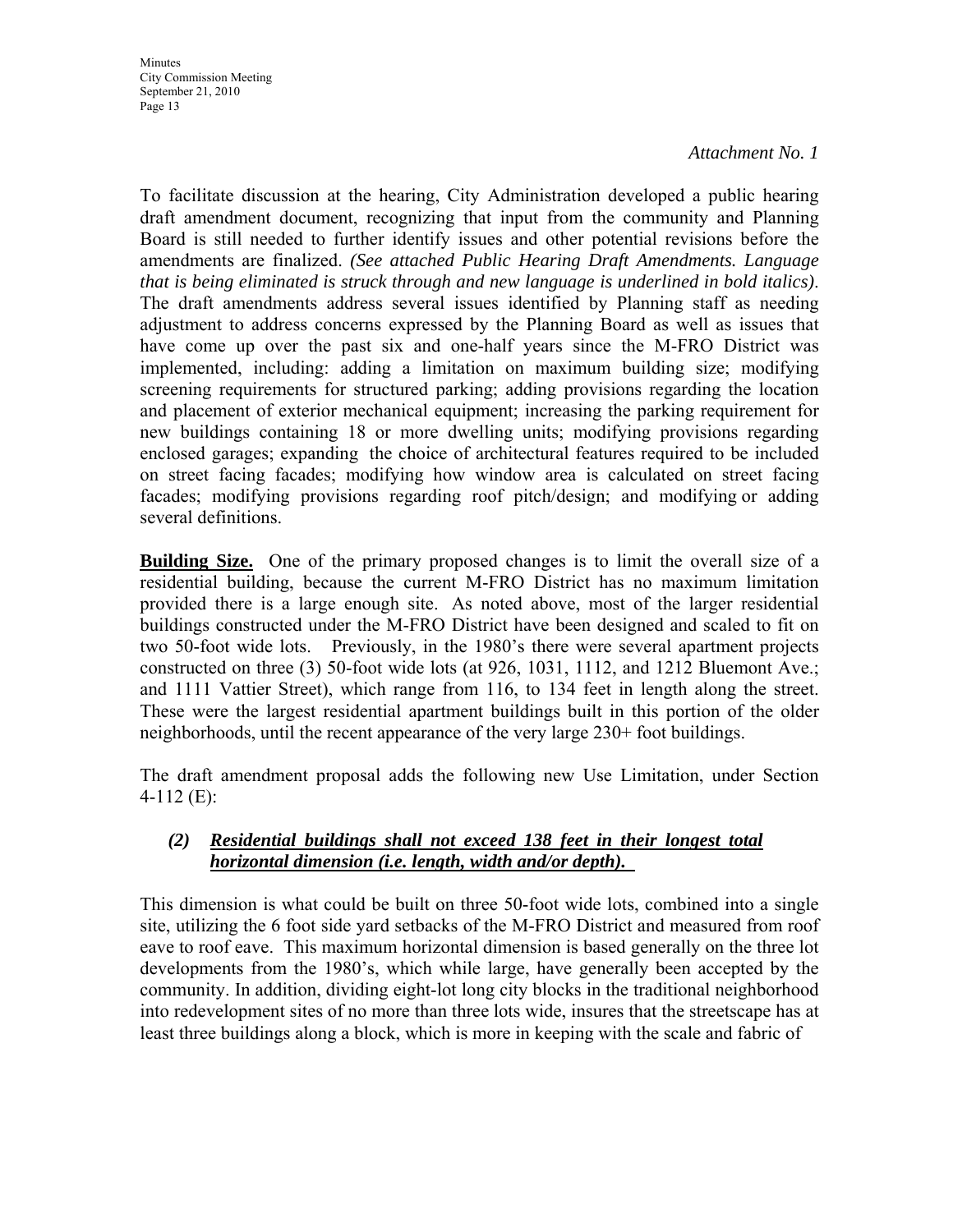the traditional character of the area, compared to the potential for one mega structure per block that could be built under the current M-FRO District.

It should be noted that the reason that some of the proposed amendments are placed in the "Use Limitations", instead of the "Compatibility Standards" of the M-FRO District, is because a property owner or developer cannot apply to the Board of Zoning Appeals for an Exception of a Use Limitation. They would have to apply for a Variance, which has a stricter set of review standards for the Board of Zoning Appeals to consider. Alternatively, the developer or owner may apply for a rezoning to try and accommodate their needs.

**Screening of Structured Parking.** The draft amendment includes two revisions regarding screening of structured parking lots, which are defined in the District as: "Parking lots that are located entirely under, or within a building, but not including a carport(s)." The first revision is to add the following new Use Limitation, under Section 4-112 (E):

*(3) Structured parking associated with residential buildings located along N. Manhattan Avenue, Bluemont Avenue, and/or N. 11th Street shall be screened by dwelling units within the same building so that the structured parking is not visible from those streets.*

North Manhattan Avenue, Bluemont Avenue and North 11<sup>th</sup> Street serve as high visibility corridors through the community, as well as within the M-FRO District. This new Use Limitation will help to insure that buildings incorporating structured parking are designed in a manner that screens the parking from public view along these important community corridors, to avoid the potential "building on stilts" effect. The provision requires that buildings with structured parking be designed so that their dwelling units front the street and screen the parking, to maintain a more residential feel along the public streetscape.

The second modification is to Section 4-112 (F) Compatibility Standards, (1) Site Design Standards, (f) Screening of Structured Parking Lots, which is proposed to be changed to provide a higher level and quality of screening for structured parking lots in buildings that are not located along the three major street corridors noted above:

(f) Screening of Structured Parking Lots: Structured parking lots located within twenty-five (25) feet of, and visible from, a public street right-ofway shall be screened with *by* a fence or *brick or stone* wall. Such fence or wall shall be opaque to a height of at least thirty (30) inches *four (4) feet in height* above the grade of the parking surface and be designed to reflect and complement the architectural style of the residential building and incorporate similar *the same masonry* materials.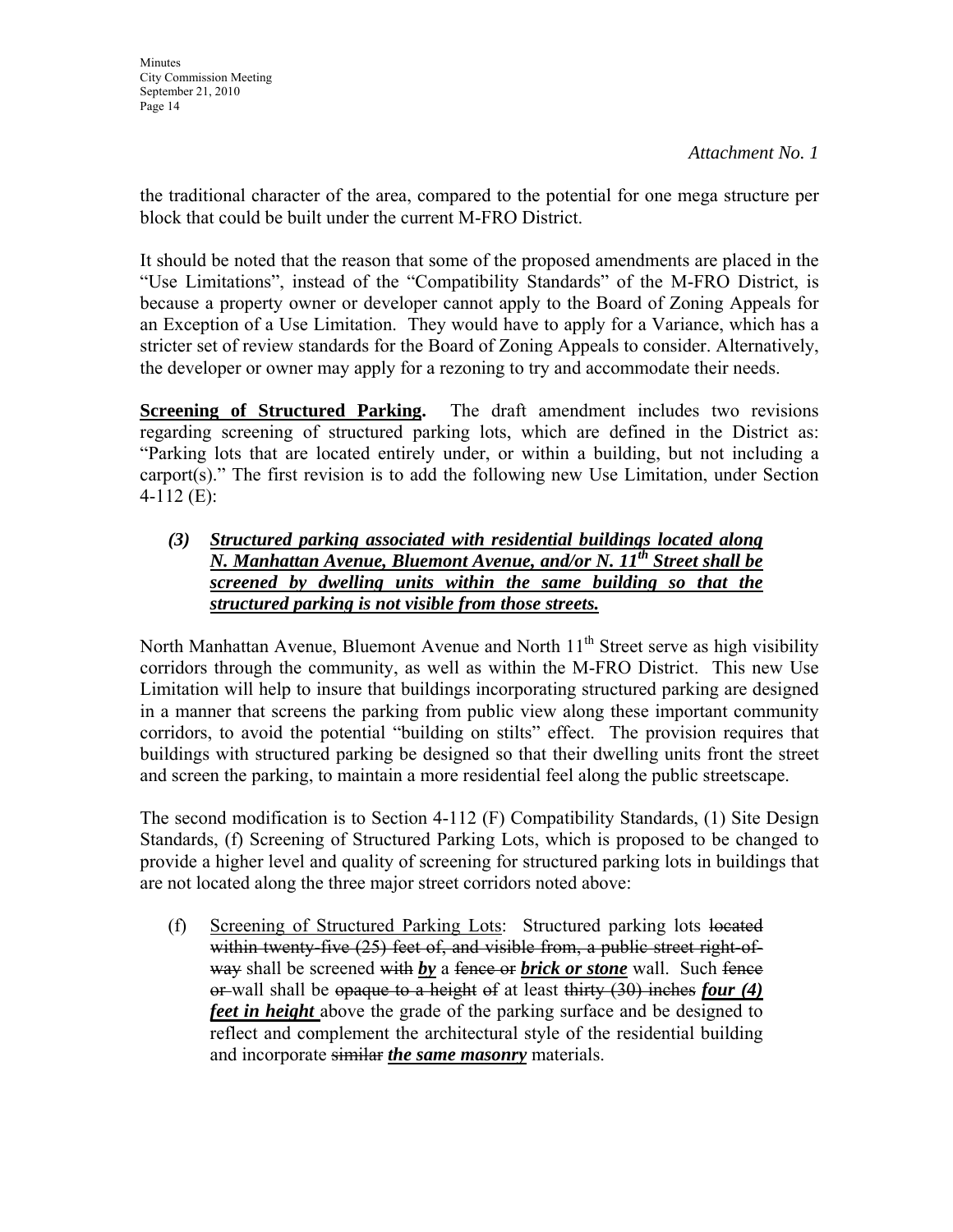This draft provision probably needs to be modified further to retain reference to parking that is "visible from a public street".

**Exterior Mechanical Equipment.** A new Use Limitation is proposed to address the location and placement of exterior mechanical equipment associated with heating and air conditioning, such as the outdoor condenser units. The provision would not affect typical roof vents and roof top vent fans. The placement of this type of equipment appears to be an afterthought in some instances, after a site has been designed and there is no adequate room left on the ground, resulting in locating the units either on top of the roof, or mounted high on exterior walls. The proposed provision, under Section 4-112 (E) Use Limitations, is as follows:

- *(4) Exterior Mechanical Equipment for Residential Buildings. The following provisions apply to mechanical equipment associated with heating and air conditioning:*
	- *(a) There shall be no mechanical equipment mounted above the roof surface.*
	- *(b) Mechanical equipment shall be located to the side or rear of the building.*
	- *(c) Mechanical equipment shall be located behind the three (3) foot side yard setback applicable to accessory uses.*
	- *(d) Except for in-wall heating and cooling equipment, exterior mechanical equipment shall not be mounted on a street facing façade, or higher than eight (8) feet above the ground on a side façade.*
	- *(e) Exterior mechanical equipment located to the side of a residential building, or on the side façade, shall be screened by sight obscuring screening.*

**Off-Street Parking Ratios.** There are two proposed modifications regarding off-street parking ratios. The first increases the ratio for residential buildings containing eighteen (18) or more dwelling units, by adding the following new sentence to Section 4-112  $(F)(1)(b)(3)$ :

(3) For residential buildings containing three (3) or more dwelling units, at least one (1) off-street parking space shall be provided for each bedroom in the residential building. Driveways and access aisles shall not be counted towards providing the required number of off-street parking spaces for residential buildings containing three (3) or more dwelling units, even if parking is permitted in such areas nothing contained in this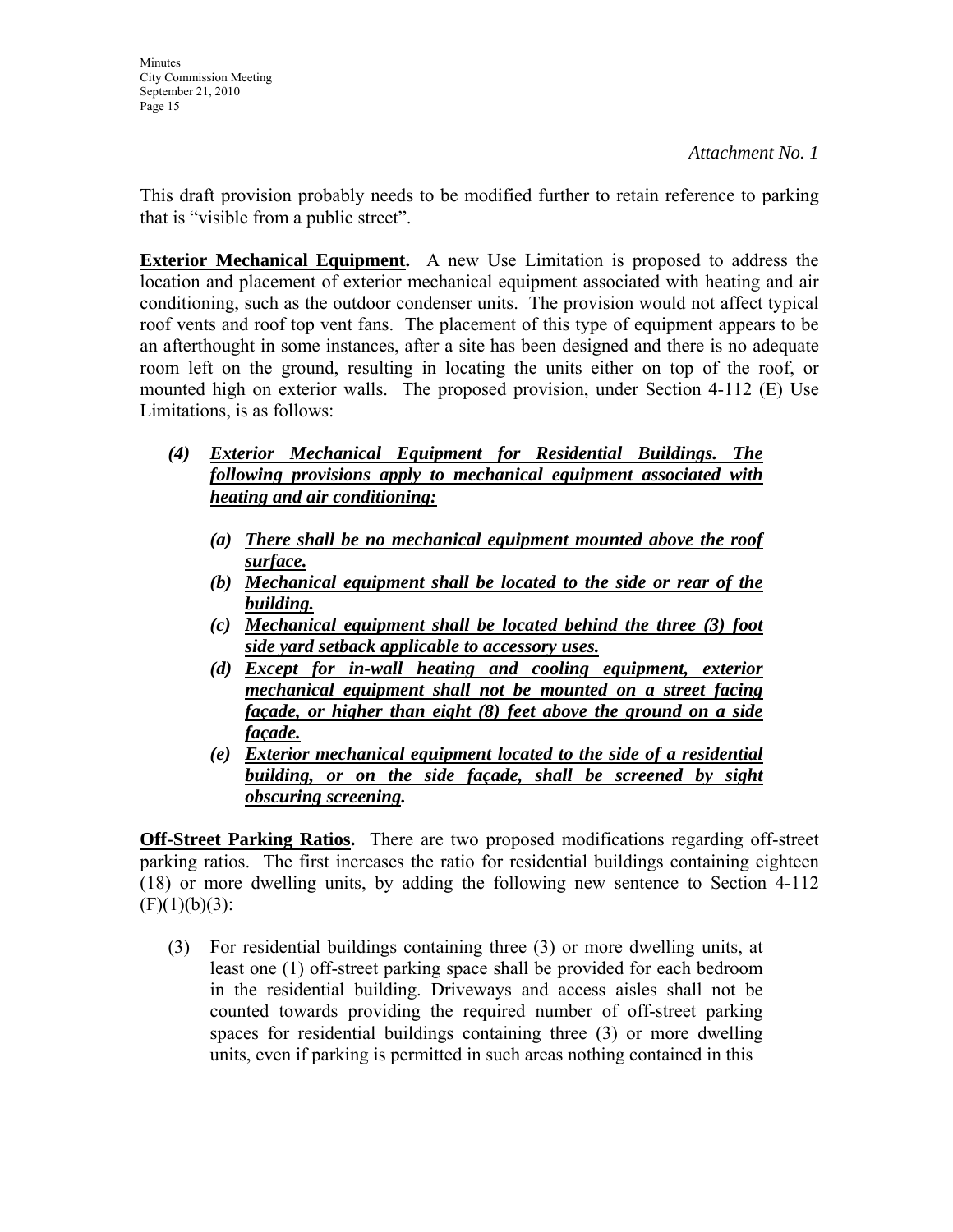section shall be deemed to permit parking in such areas, if it is otherwise prohibited. *In addition to providing one off-street parking space per bedroom, residential buildings containing eighteen (18) or more dwelling units shall also provide one (1) off-street parking space for every four (4) dwelling units in the building***.**

This insures that larger buildings containing 18 or more dwelling units provide additional off-street parking for residents and/or guests.

During the public hearing on June 7, 2010, regarding the proposed PUD in the 900 block of Moro Street, the Planning Board and public identified the need to consider modifying the parking ratio for one-bedroom dwelling units, because there is a greater potential for these smaller units to be occupied by more than one person per bedroom, compared to other configurations that have more bedrooms per dwelling unit where it is less common for tenants to share a bedroom. To address this issue, it is recommended that the Planning Board discuss and consider adding an additional provision requiring 1.5 or 2 stalls per one-bedroom dwelling unit.

The second revision of off-street parking ratios involves enclosed garages. To date, there has been only one new apartment building in the M-FRO District  $(512 \text{ N}$ .  $11^{\text{th}}$  Street) that incorporated attached ground level, individual garage stalls in the building. Enclosed garage stalls have been proposed with other buildings, although not incorporated in the final design. It was brought to the City's attention that the management of these garage stalls could be an on-going challenge because in some instances tenants were using the spaces for storage, or other purposes, instead of for off-street parking. Because the garage stalls were used to count towards meeting the total required number of off-street parking stalls, it is critical in the older neighborhoods where parking is at a premium, that garage stalls are kept open for parking and are not used for other purposes. However, the City has no easy mechanism for monitoring how enclosed garage stalls are being utilized. In addition, if a property is managed in the way that requires an extra rental fee to utilize enclosed garage stalls, in addition to the apartment rental fee, then there is a disincentive for tenants to utilize those stalls, which could result in overflow parking impacts. Therefore the following new provision is proposed to be added under Section 4-112  $(F)(1)(b)$ :

*(4) For residential buildings containing three (3) or more dwelling units, enclosed garage parking spaces shall count towards no more than thirty (30%) percent of the total number of required off-street parking spaces.*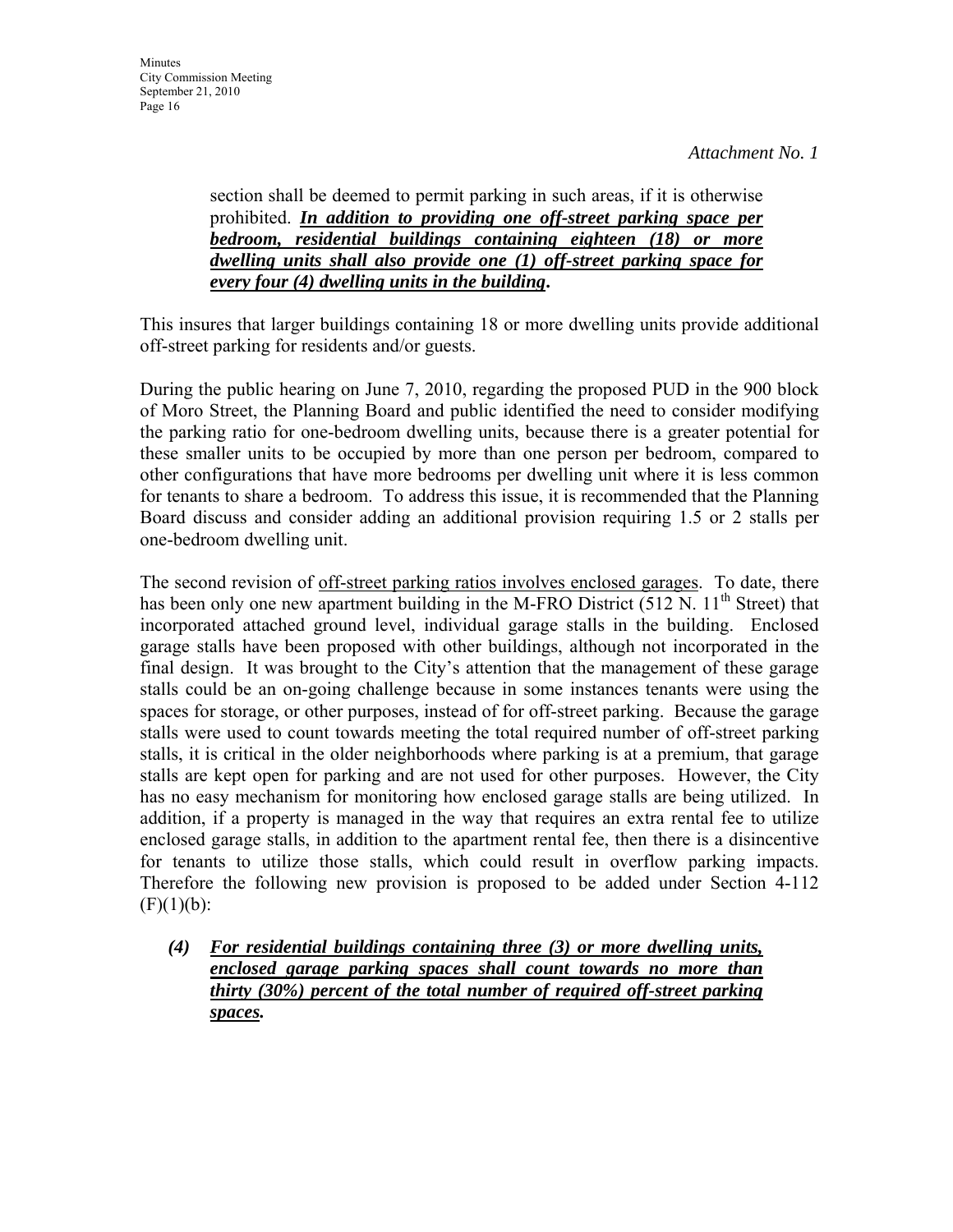The Planning Board may want to discuss if 30% is too generous or not. It is recommended that the other two revisions to parking ratios noted previously also be made, to reduce the possibility of overflow parking.

**Garage Orientation.** The provision regarding the setback of attached garages, in Section  $4-112$  (F)(1)(c), is proposed to be modified as follows, to insure that attached garages associated with multi-family buildings do not dominate the streetscape by facing or opening towards a public street:

(c) Garages: *For residential buildings containing one or two dwelling units,* A *a*ttached garages with doors facing a street shall be set back a minimum distance of twelve (12) feet behind the nearest portion of the façade of the residential building that faces towards the street. *Attached garages associated with residential buildings containing three (3) or more dwelling units shall not face or open towards a street.*

**Building Design Standards.** The next group of proposed amendments involves several of the Compatibility Standards listed under the Building Design Standards, and is based on issues that have arisen and experience gained over the past six and one-half years of reviewing building permit applications since the M-FRO District was originally implemented.

The first proposed modification provides designers with an expanded choice of architectural features required to be incorporated on street facing facades, to provide visual interest along the streetscape. Section 4-112  $(F)(2)(a)(1)$  Building Exterior is proposed to be modified as follows:

- (a) Building Exterior: Design elements, such as variation in massing, use of architectural features, and changes in color, texture, and material, shall be utilized to break up wall surfaces, establish visual interest and accentuate individual dwelling units.
	- (1) At least two (2) of the following *categories of* architectural features shall be incorporated into street-facing facades:
		- a. Porch*es*, or portico*s*;
		- b. Balcon*ies* y;
		- c. Dormer*s*;
		- d. Multiple g-Gables;
		- e. Bay window*s*;
		- **f.** Door and window surrounds. *Door and window ornamentation which may include surrounds, pediments, lintels and sills, hoods, and/or shutters***.**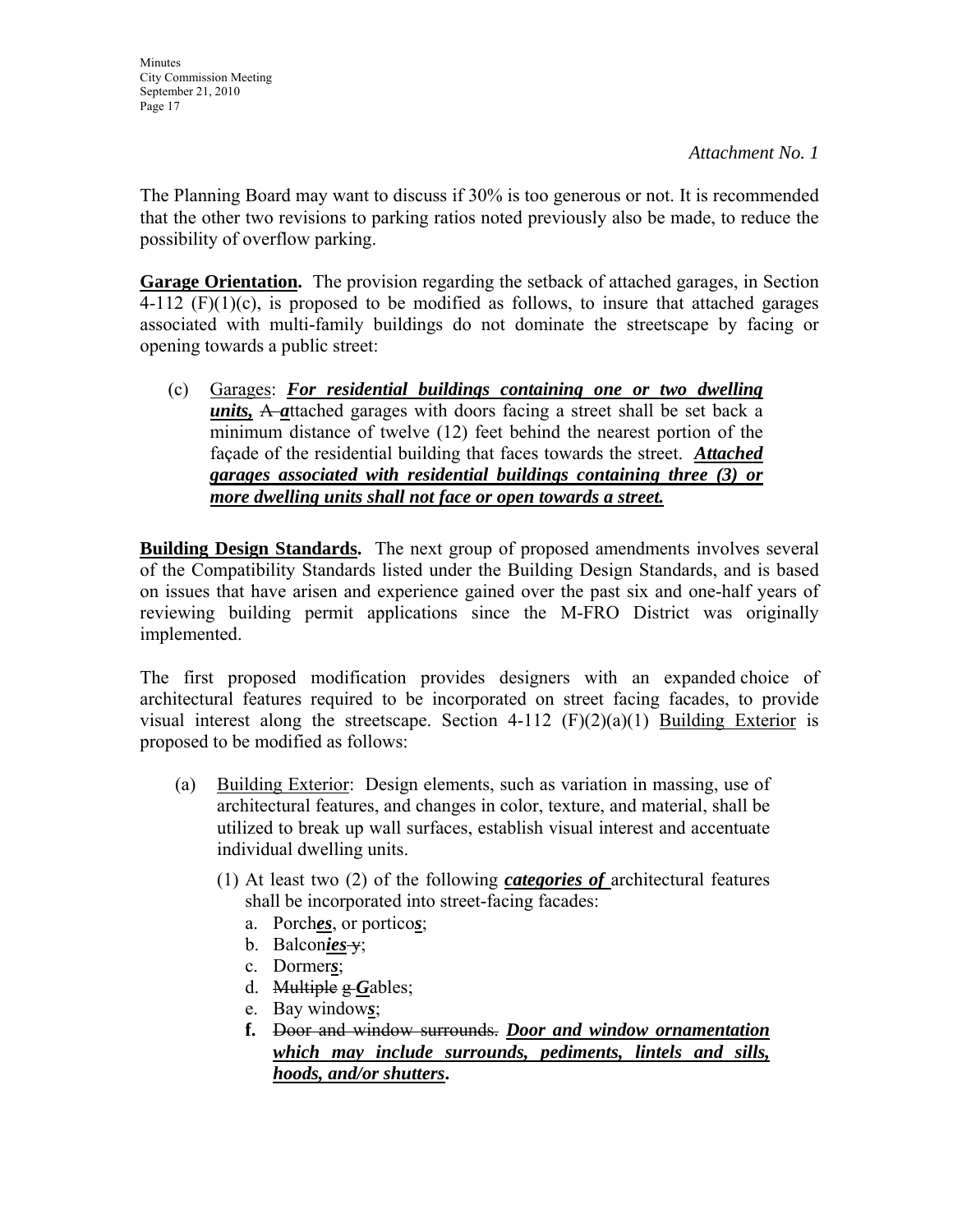The second modification to Building Exterior design standards is to define more clearly how a street facing façade must include variations in the façade depth to provide visual interest along the streetscape. It adds a minimum width for the variation on shorter sections of a street facing façade, and a new larger variation for buildings having 120 feet or more of façade length. Section 4-112  $(F)(2)(a)(4)$  is proposed to be modified as follows:

> (4) For every forty (40) feet of horizontal wall plane on street-facing facades, there shall be a change in façade depth *variation in the wall plane* of at least two (2) feet *in depth and six (6) feet in width*. *In addition, for every one-hundred twenty (120) feet of horizontal wall plane on street-facing facades, there shall be a variation in the wall plane of at least eight (8) feet in depth and at least twenty-four (24) feet in width*

The third modification to Building Exterior design standards involves calculation of window area on a street facing façade. The existing requirement for at least 15% of a street facing façade to be window area helps to break up the blank wall appearance of a street facing façade and provides visual interest, through penetration of the façade with windows that address the public streetscape. Some building designs have proposed balconies with glass doors, such as sliding doors. The concern has been to not have the entire required "window area" on a street facing façade, or majority of that area, to consist of modern looking sliding doors onto balconies, which are not characteristic of the older neighborhoods. Framed windows are a desirable architectural feature, characteristic of street facing facades in these neighborhoods, which should be retained as one of the defining elements of residential structures. However, some designs have incorporated doors that have more of a French door, or window appearance, when viewed from the street level. The proposed modification to Section 4-112  $(F)(2)(c)$  provides allowance for full length glass doors to count towards no more than 30% of the total required window area on a street facing façade. Without dictating door design, the modification recognizes that glass doors in limited quantity would still promote transparency in street facing facades. The proposed modification is as follows:

 (c) Windows *Area*: The total surface area of the street-facing façades of new residential buildings shall contain a minimum fifteen (15%) percent window area*, which includes full length glass panes in exterior doors as well as windows framed into the facade*. *Glass panes in exterior doors shall count towards no more than thirty (30%) percent of the total window area required to meet this standard.* It is encouraged that these windows follow a width-to-height ratio of 2:3.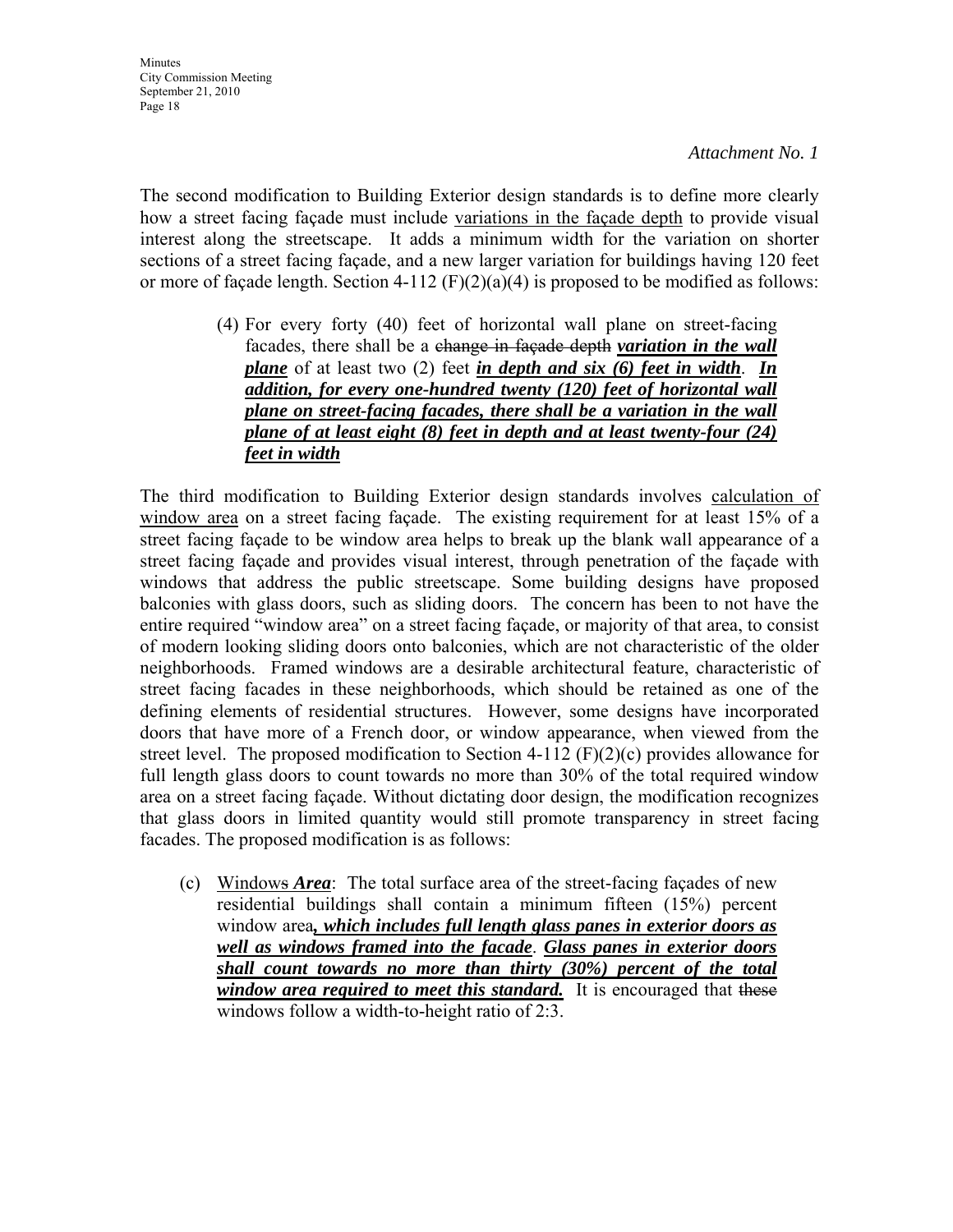The final modification to the Building Exterior design standards involves roof pitch/design. The modification incorporates the requirement that a roof pitch ascends from the eaves to the peak, instead of descending from the eaves to a valley. This proposal is to address a concern that reverse, or "butterfly" roofs are not in character with the older neighborhoods. Section 4-112  $(F)(2)(d)$  is proposed to be modified as follows:

(d) Roof Pitch: The roof pitch of a new residential building shall have a rise to run of 4:12 or steeper*, and ascend from the roof eaves to the roof peak*. Additions shall have similar roof pitches as the existing building to which they are attached. The roof pitch for porches shall not exceed the roof pitch of the residential building to which it is attached.

**Definitions.** Several modifications are proposed to be made to the definitions in Section 4-112 (G) to clarify the expanded options for architectural features on street facing facades. The definitions for "Door Surround" and "Window Surround" are being eliminated and replaced with a new broader definition of "Surround" *(See Definitions Section in draft amendments)*. New definitions for Dormer, Gable, Hood, Lintel, Pediment, and Sill are being added.

In addition a definition of "Garage" is being added, and the definition of "Structured Parking" is proposed to be modified to exclude garages. *(See Definitions Section in draft amendments)*.

**A Word About Density.** At the public hearing on June 7, 2010, regarding the proposed PUD on Moro Street, one Planning Board member asked about density and if the measurement of density should be changed from dwelling units per net acre, to people per acre. Density is a broad issue that involves not only the structure of all the residential districts in the Zoning Regulations, but also the whole framework of residential land use policies within the Comprehensive Plan. Changing how density is quantified and regulated would require extensive policy revisions to the Comprehensive Plan, before changes could be made to the Zoning Regulations. While the current rental housing market for some college students appears to have shifted towards a demand for one bedroom apartments, the market will likely shift back to some other configuration of bedrooms in the future.

The Comprehensive Plan and its fundamental policies, as well as implementation documents like the Zoning Regulations, should provide consistency and a long term perspective, instead of being revised for every change in narrow segments of the housing market. Manhattan, like most cities around the country, quantifies and regulates residential density based on the number of dwelling units per acre, and like most cites also limits the number of unrelated people that can live together in a dwelling unit. However, it would be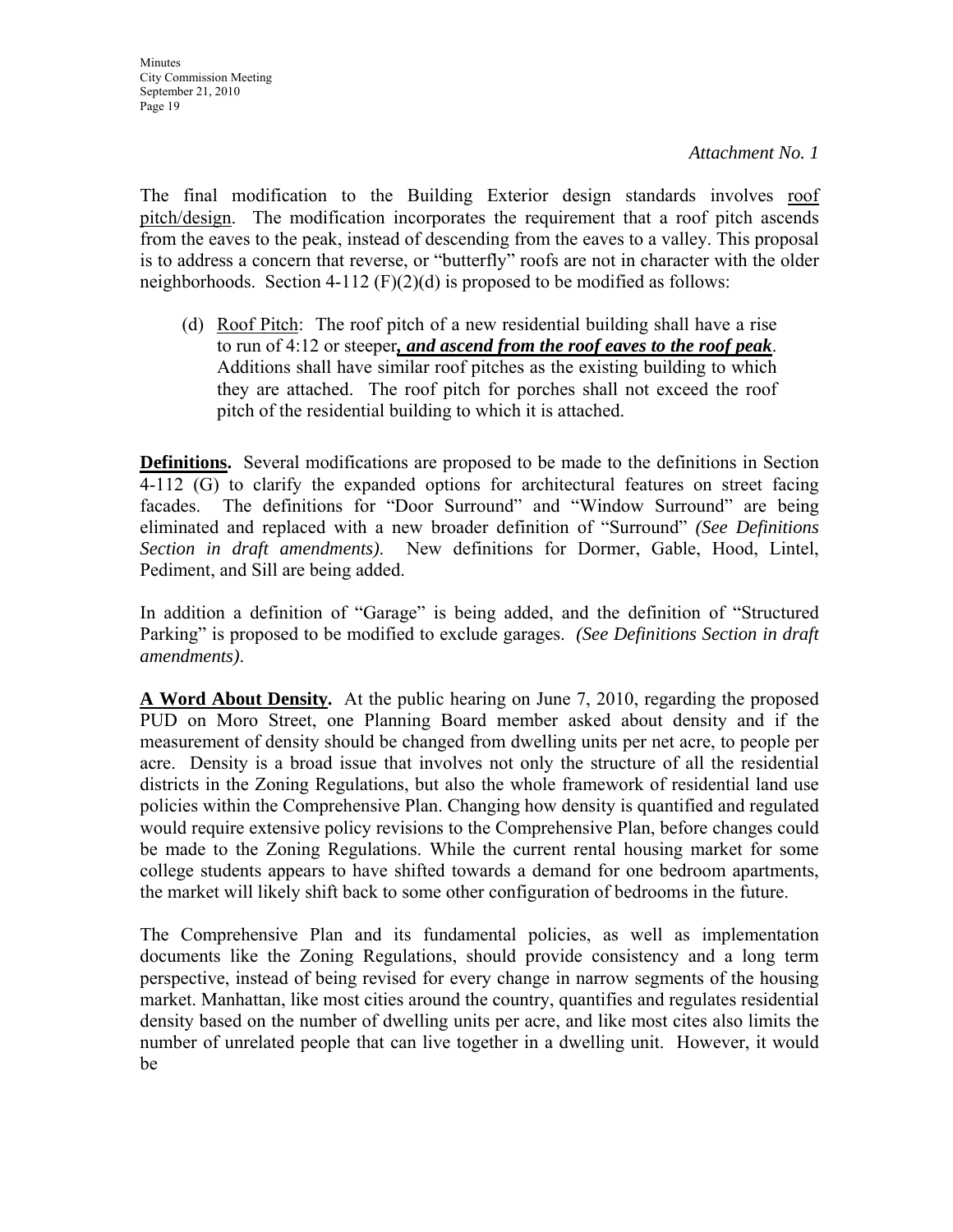difficult to structure a land use policy and to regulate residential density based solely on people per acre, particularly in a transient community like Manhattan. This is not to say that a well conceived and designed project that is sensitive to, and compatible with the neighborhood setting in which is it proposed, could not be approved, even if it may push the recommended density limit of the neighborhood. An example is the existing Planned Unit Development located in the 800 block of Moro Street. This development consists of a two-story, 16-unit townhouse style apartment building, at a density of 19 dwelling units per net acre, which is at the upper limit under the R-M, Four-Family Residential District neighborhood that it was built within. This development also provided 43 off-street parking spaces for 38 bedrooms.

# **AMENDMENTS TO THE TEXT OF THE ZONING REGULATIONS**

When a proposed amendment results in a change to the text of the Zoning Regulations, the report from the Planning Staff shall contain a statement as to the nature and effect of the proposed amendment, and determinations as to the following:

# **Whether Such Change Is Consistent With The Intent And Purpose Of The Zoning Regulations:**

The intent and purpose of the Zoning Regulations is to protect the public health, safety, and general welfare; regulate the use of land and buildings within zoning districts to assure compatibility; and to protect property values. The M-FRO District is designed to ensure that multiple-family infill development is functionally integrated into surrounding areas and compatible with the traditional character of the older neighborhoods in Manhattan. The intent is to provide a framework within which higher density housing can be built, while being sensitive to surrounding neighborhoods and the public streetscape with regard to design and site layout. The M-FRO District incorporates a number of Compatibility Standards, addressing both Site Design and Building Design issues, to promote compatible and sensitive redevelopment and infill projects. The M-FRO District is to be used in conjunction with an underlying R-3, Multiple-Family Residential District, and is designed to provide additional housing opportunities mainly for the college student population, in an area located adjacent to the east and southeast edge of the Kansas State University Campus and Aggieville.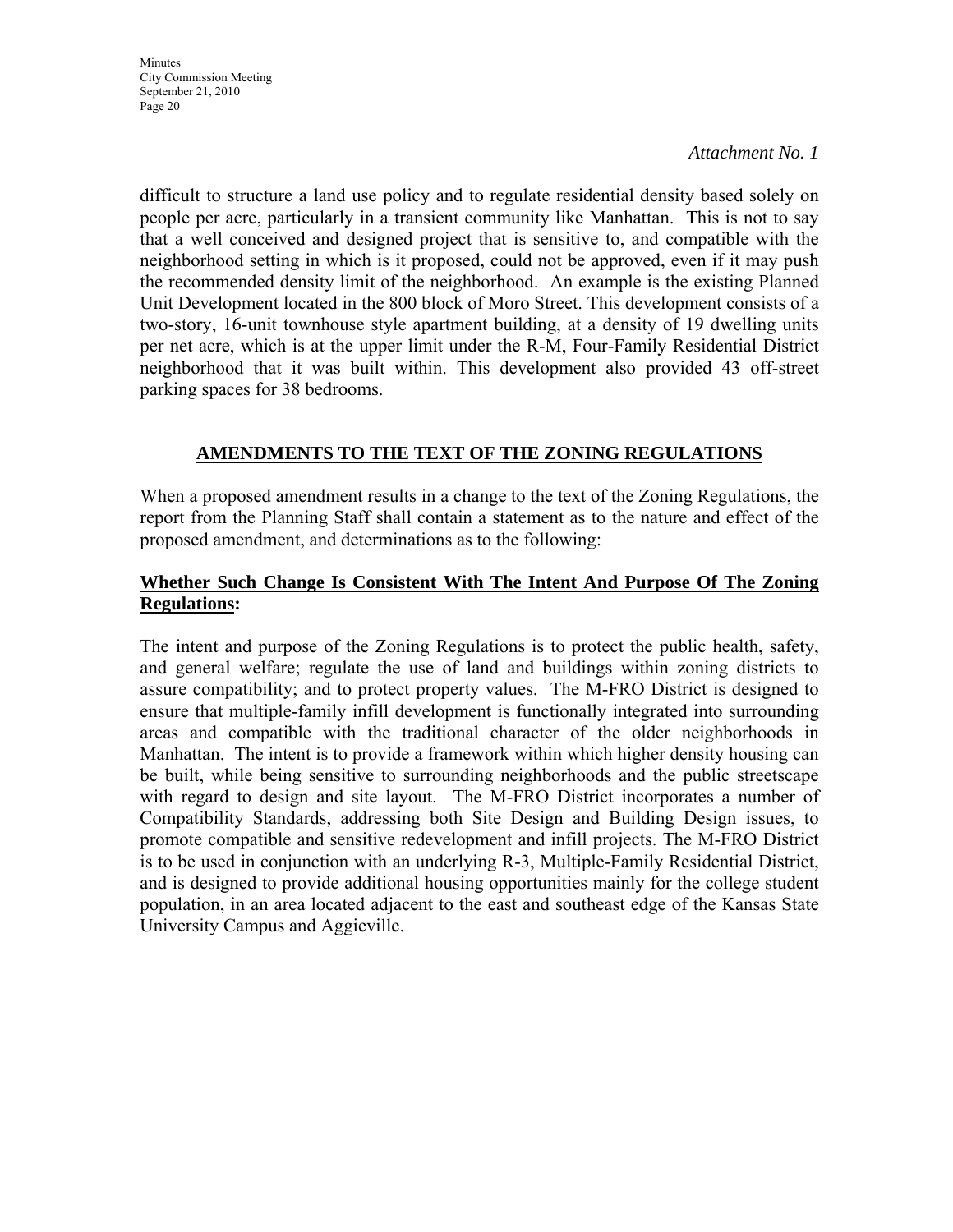**Minutes** City Commission Meeting September 21, 2010 Page 21

The proposed draft amendments are to address concerns that have been raised regarding the recent appearance of very large apartment buildings that are out of scale and character with neighborhood, and to update several other provisions in the M-FRO District to better address other issues that have arisen in the past six and one-half years of administering the District. The proposed amendments are recommended to insure that the M-FRO District promotes development that meets the intent and purpose of both the Zoning Regulations and the District.

# **Areas Which Are Most Likely To Be Directly Affected By Such Change and In What Way They Will Be Affected:**

The proposed amendments would apply to those portions of the community that are currently under the M-FRO, Multi-Family Redevelopment Overlay District, and any property that the M-FRO District is applied to in the future. Currently there are 22.5 blocks that are zone R-3, M-FRO District, generally located along the eastern edge of the Kansas State University campus and Aggieville. Existing buildings that currently conform to the existing M-FRO District requirements would become legally nonconforming with regard to the new amendment requirements. Buildings that are currently under construction with a valid building permit would become legally nonconforming with regard to new amendment requirements, provided the buildings are completed in conformance with the existing M-FRO District requirements and completed prior to expiration of such building permit.

### **Whether The Proposed Amendment Is Made Necessary Because Of Changed Or Changing Conditions In The Areas And Zoning Districts Affected, Or In The City Planning Area, Generally, And If So, The Nature Of Such Changed Or Changing Conditions:**

The recent appearance of very large "mega" buildings in the M-FRO District has raised concern by the Planning Board, neighborhood residents and City Administration that adjustments to the District's provisions need to be made to insure that structures are more compatible with the character and sensitive to the original fabric of the older neighborhoods. Modifications are also proposed to address issues that have been identified over the past six and one-half years of administrating the District.

# **WHETHER SUCH CHANGE IS CONSISTENT WITH THE INTENT AND PURPOSE OF THE POLICY AND GOALS AS OUTLINED IN THE ADOPTED COMPREHENSIVE PLAN OF THE CITY**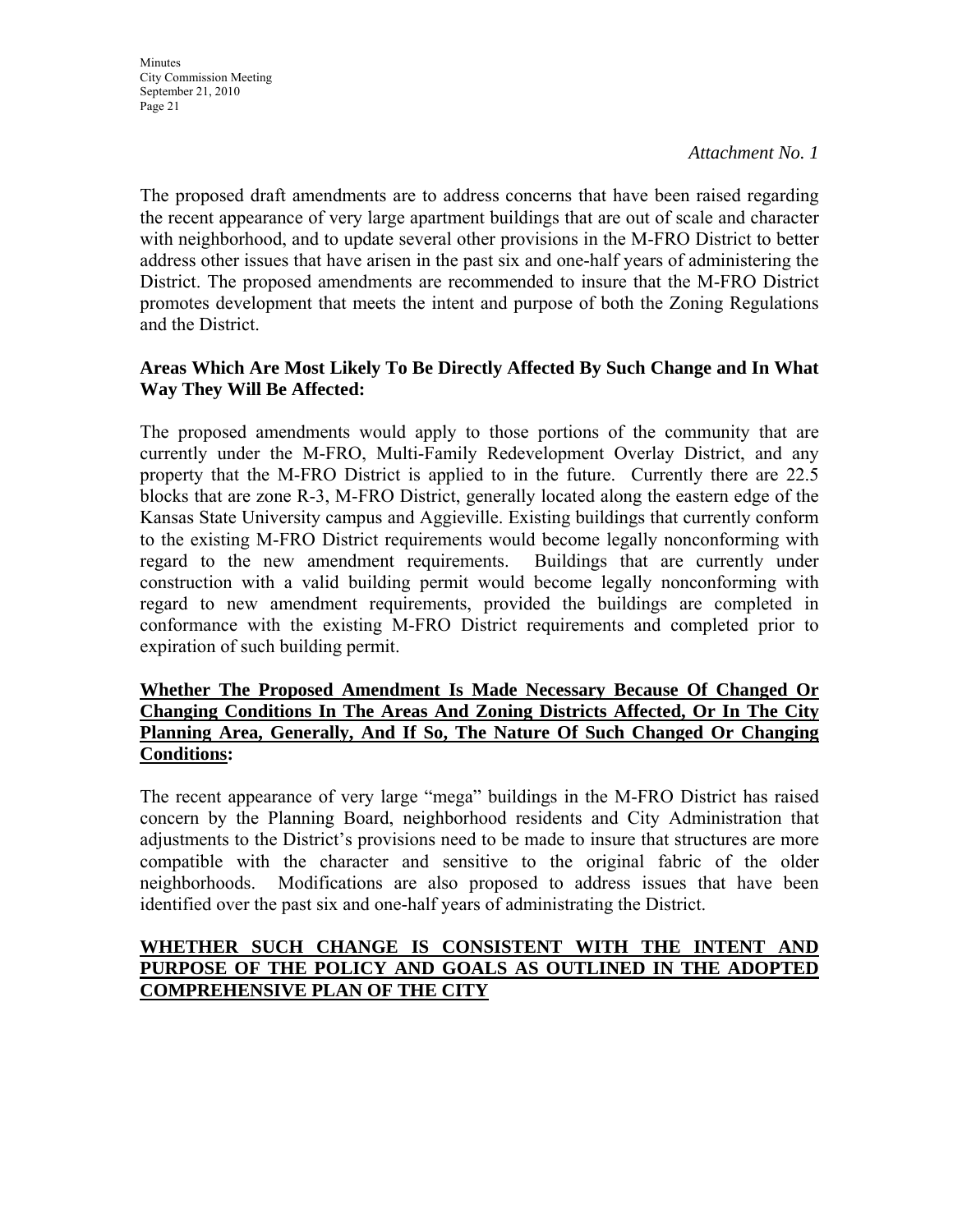The proposed amendments are a result of concerns raised about the recent shift towards very large "mega" buildings in the M-FRO District neighborhoods, as well as a recognition that some other provisions of the District need to be fine-tuned to address other issues that have arisen. The proposed amendments are designed to help insure that infill and redevelopment projects proposed and constructed in these neighborhoods are compatible with, and sensitive to the older neighborhood setting and consistent with the policies and goals of the Comprehensive Plan.

# **ALTERNATIVES**

It appears the MUAPB has the following alternatives concerning the issue at hand. The Board may:

- 1. Recommend approval of the proposed amendments of the M-FRO District, to the City Commission, based on the Staff Memorandum.
- 2. Recommend denial of the proposed amendments to the City Commission, for specifically stated reasons.
- 3. Modify the proposed amendments and forward a recommendation, along with an explanation, to the City Commission.
- 4. Table the public hearing to a specific date, and provide further direction to City Administration.
- 5. Hold the public hearing and then adjourn the hearing to a later specified date in order to continue public input and discussion, prior to forwarding a recommendation to the City Commission.

# **RECOMMENDATION**

This public hearing was advertised to initiate discussion, recognizing that input from the community and Planning Board is needed to further identify issues and other potential revisions before the amendments are finalized. It is anticipated that only four Planning Board members will be present at the June  $21<sup>st</sup>$  public hearing date and therefore the Board will not have had the opportunity to fully discuss the proposed draft amendments and any other identified issues or desired revisions, based on public input and the Board's discussion.

Therefore, City Administration recommends that the Planning Board open the public hearing to initiate discussion, on June 21, 2010, and then adjourn but not close the hearing in order to continue the public hearing on a later specified meeting date, to provide additional opportunity for the full Board to discuss issues and alternatives it has identified and to receive additional public input, before finalizing amendments to the M-FRO District and forwarding a recommendation to the City Commission.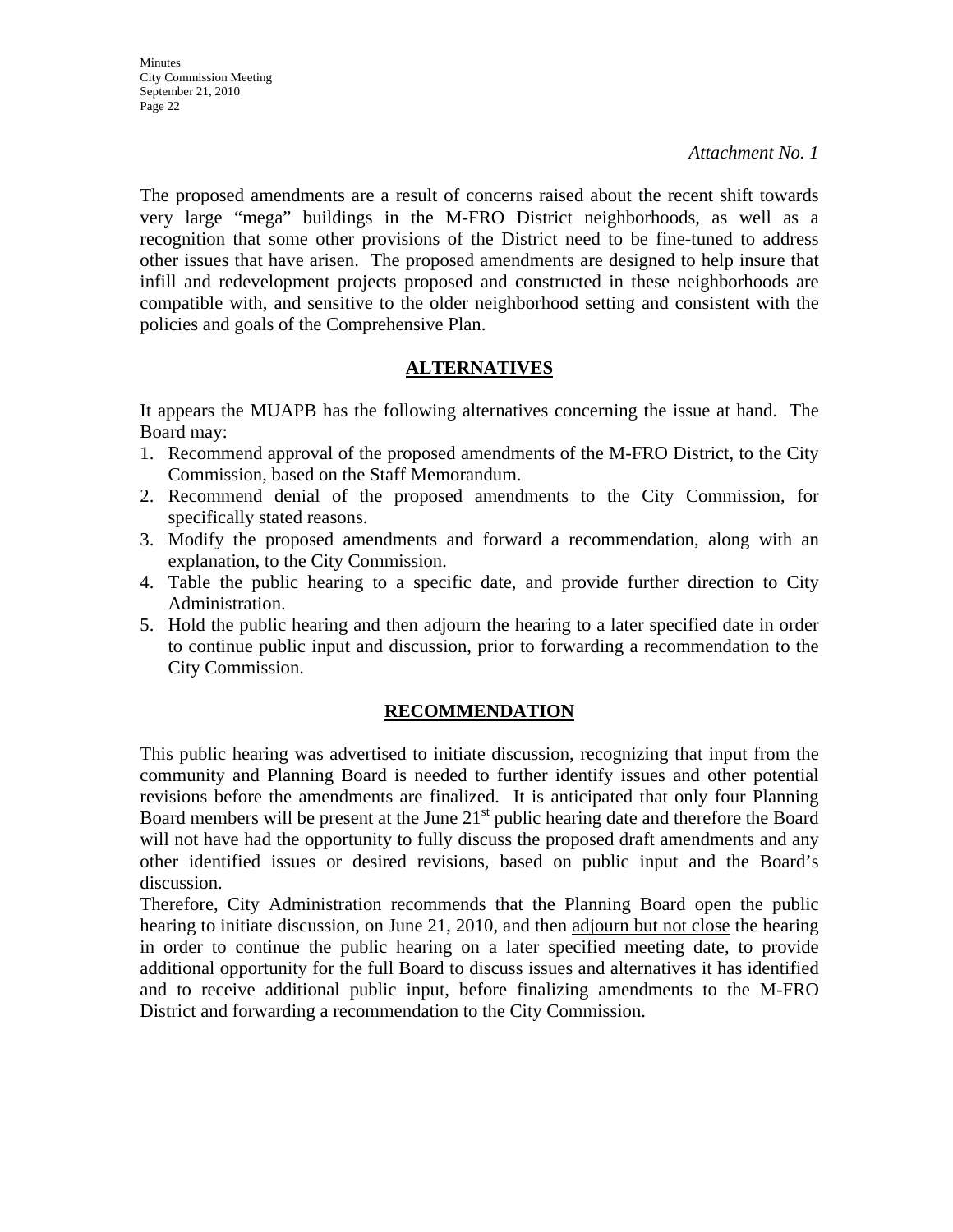Minutes City Commission Meeting September 21, 2010 Page 23

*Attachment No. 1* 

# **POSSIBLE MOTION**

The Manhattan Urban Area Planning Board adjourns the public hearing on proposed amendments to Article IV, Section 4-112 M-FRO District, of the Manhattan Zoning Regulations, in order to continue the hearing, on July \_\_, 2010, to provide additional opportunity for public input and Planning Board discussion.

EC

10063}MUAPB}Amend}M-FRO-Regulations

Attachments:

1. Proposed Public Hearing Draft Amendments to the M-FRO District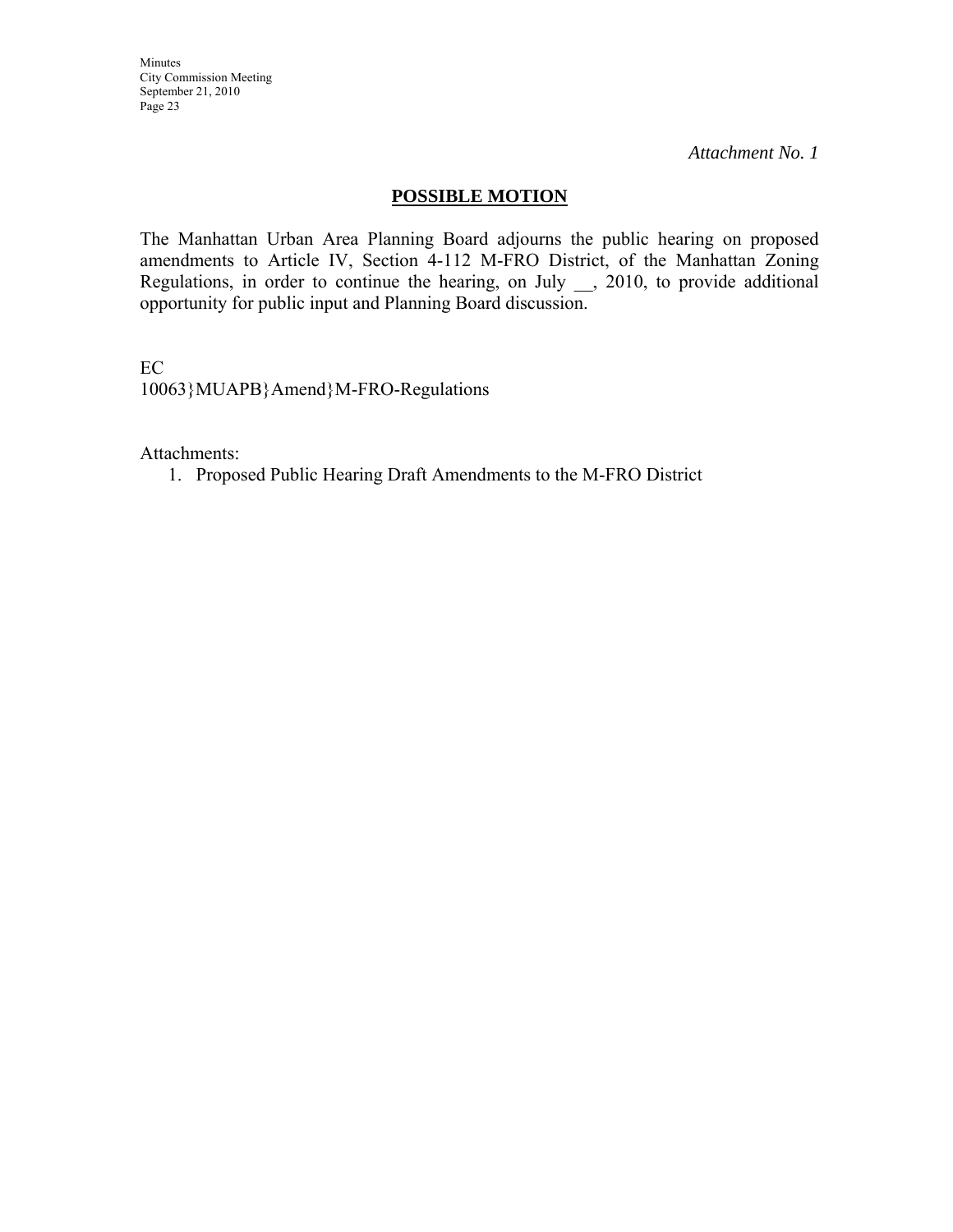

# INTER-OFFICE MEMORANDUM

**DATE: June 30, 2010** 

**TO: Manhattan Urban Area Planning Board** 

**MEETING DATE: July 8, 2010** 

**FROM: Eric Cattell, AICP, Assistant Director for Planning** 

**RE: Continuation of a Public Hearing Regarding Amendments to Article IV, Section 4-112 M-FRO, Multi-Family Redevelopment Overlay District** 

# **BACKGROUND**

This is a continuation of the public hearing to consider amendments to Article IV, Section 4-112 M-FRO, Multi-Family Redevelopment Overlay District, of the Manhattan Zoning Regulations. Please refer to the attached memorandum, dated June 15, 2010, for the complete overview and discussion of the Traditional Neighborhood study; development of the M-FRO District regulations; recently changing conditions in the redevelopment area causing the need to consider amendments to the regulations; and a detailed explanation of the proposed draft amendments.

At the June 21, 2010 meeting, the Planning Board opened the public hearing to initiate discussion on the draft amendments to the M-FRO District. Following the staff presentation and questions from the Board, the Board heard input from a citizen and a local architect *(see draft Minutes of the June 21, 2010 meeting)*.

Based on discussion and input received at the first meeting and additional refinement by staff, several revisions to the draft amendments have been made for discussion and consideration by the Board, as described below in the order they appear in the revised draft amendments. *(See attached draft M-FRO District amendments. Language that is being eliminated is struck through and new language is underlined in bold italics. Highlighted sections are the revisions made since the last meeting on June 21st)*.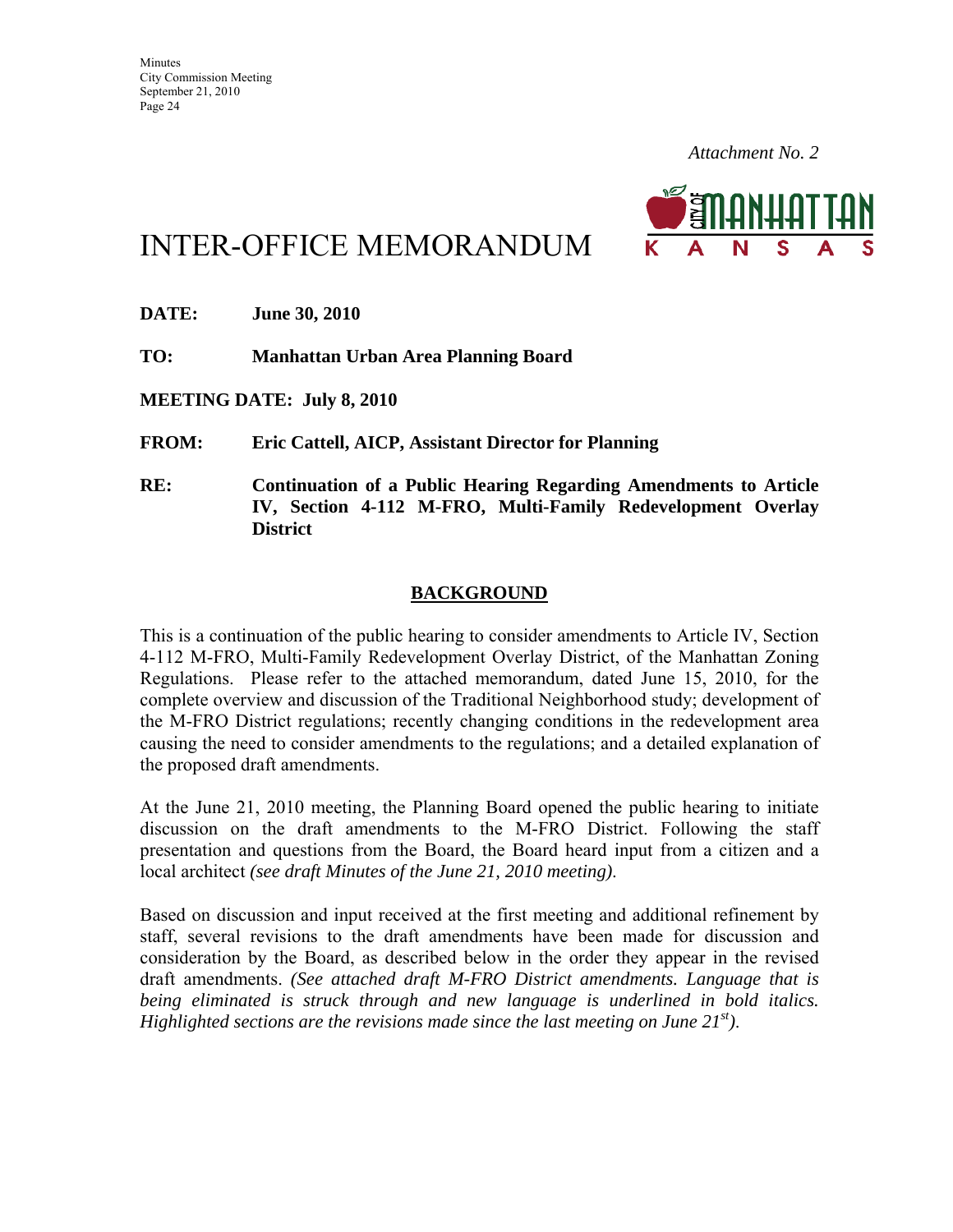**Minutes** City Commission Meeting September 21, 2010 Page 25

*Attachment No. 2* 

### **DISCUSSION**

**Off-Street Parking Ratios.** Section 4-112 (F)(1)(b)(3) on page 5 of the draft amendments has been reformatted to add a provision requiring 1.5 off-street parking spaces for one-bedroom dwelling units. This is based on previous input from the Planning Board and public identifying the need to consider modifying the parking ratio for one-bedroom dwelling units, due to the greater potential for these smaller units to be occupied by more than one person per bedroom, compared to other configurations that have more bedrooms per dwelling unit where it is less common for tenants to share a bedroom. The proposed amendment to increase the parking ratio for residential buildings containing eighteen (18) or more dwelling units is still included with this revision.

The reformatted section now reads as follows:

- (3) For residential buildings containing three (3) or more dwelling units, *off-street parking shall be provided as follows:* 
	- *(a) One bedroom dwelling units: 1.5 spaces per dwelling unit.*
	- *(b) Two or more bedroom dwelling units: 1 space per bedroom.*
	- *(c) In addition to providing the off-street parking spaces noted above, residential buildings containing eighteen (18) or more dwelling units shall also provide one (1) off-street parking space for every four (4) dwelling units in the building.*

at least one (1) off-street parking space shall be provided for each bedroom in the residential building. Driveways and access aisles shall not be counted towards providing the required number of off-street parking spaces for residential buildings containing three (3) or more dwelling units, even if parking is permitted in such areas nothing contained in this section shall be deemed to permit parking in such areas, if it is otherwise prohibited.

**Screening of Structured Parking.** Section 4-112 (F)(1)(f) on page 6 of the draft amendments was proposed to be amended to provide a higher level and quality of screening for open structured parking lots in buildings not located along North Manhattan Avenue, Bluemont Avenue and North  $11<sup>th</sup>$  Street. The proposed amendment now includes clarification that such screening is not required along the alley side of structured parking, similar to open surface parking lots located behind buildings which also do not require screening from the alley.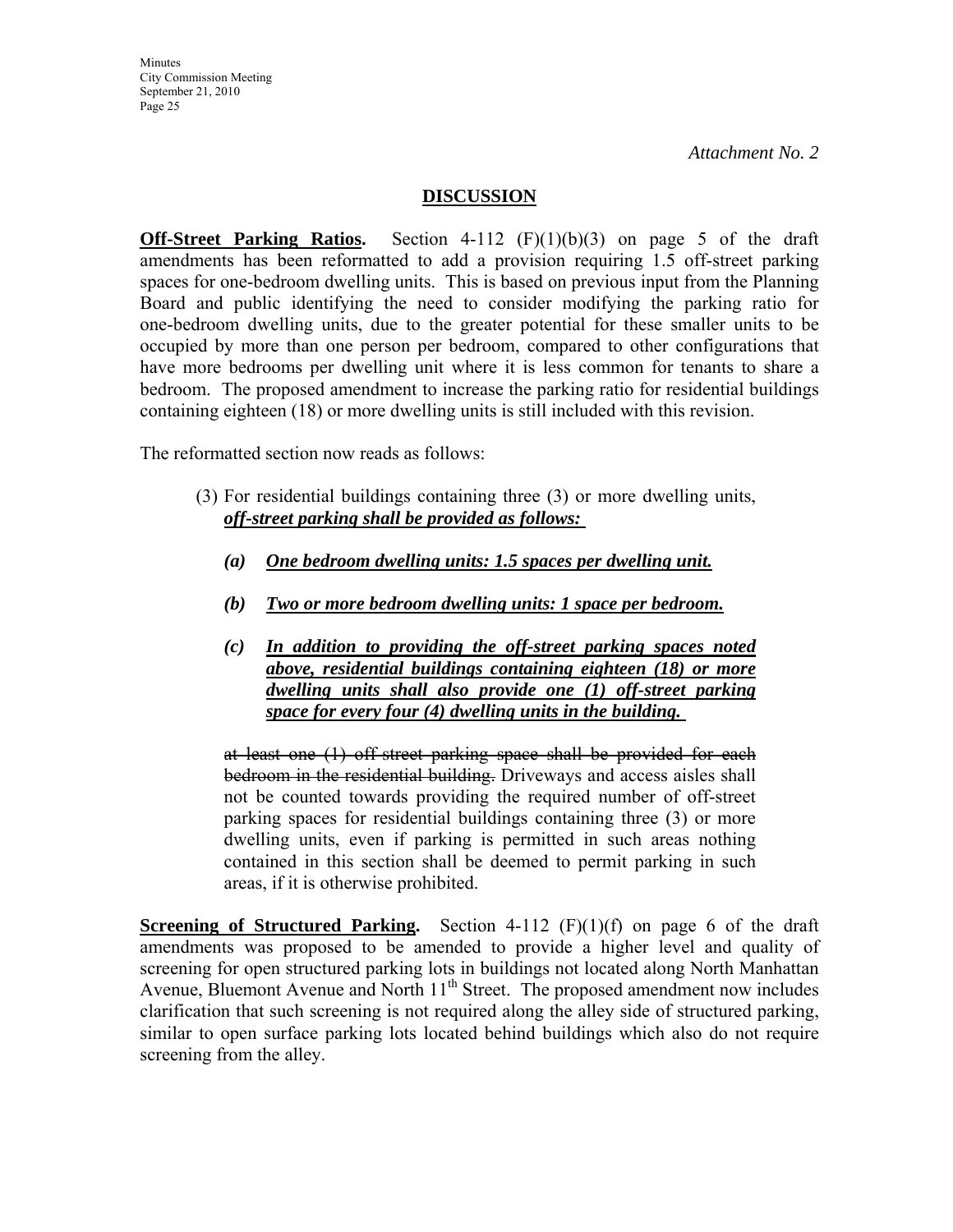(g) Screening of Structured Parking Lots: Structured parking lots located within twenty-five (25) feet of, and visible from, a public street right-ofway shall be screened with *by* a fence or *brick or stone* wall *on all sides except along an alley*. Such fence or wall shall be opaque to a height of at least thirty (30) inches *four (4) feet in height* above the grade of the parking surface and be designed to reflect and complement the architectural style of the residential building and incorporate similar *the same masonry* materials.

**Building Design Standards.** Section 4-112 (F)(2) on page 6 of the draft amendments now includes an opening statement of intent to address the issue of designing street facing facades in a manner that adds visual interest and relates to the public streetscape, and encourages authenticity in the use of various architectural features and materials, as opposed to just adding ornamentation to the facade.

- (2) Building Design Standards. *The intent of this section is to create visual interest in front facades and a relationship between buildings and the public streetscape. It is encouraged that building designs incorporate authentic use of architectural features, materials, proportions and massing, as opposed to mere ornamentation of the façade.*
	- (a) Building Exterior: Design elements, such as variation in massing, use of architectural features, and changes in color, texture, and material, shall be utilized to break up wall surfaces, establish visual interest and accentuate individual dwelling units.
		- (2) At least two (2) of the following *categories of* architectural features shall be incorporated into street-facing facades:
			- a. Porch*es*, or portico*s*;
			- b. Balcon*ies* y;
			- c. Dormer*s*;
			- d. Multiple g *G*ables;
			- e. Bay window*s*;
			- f. Door and window surrounds. *Door and window ornamentation which may include surrounds, pediments, lintels and sills, hoods, and/or shutters***.**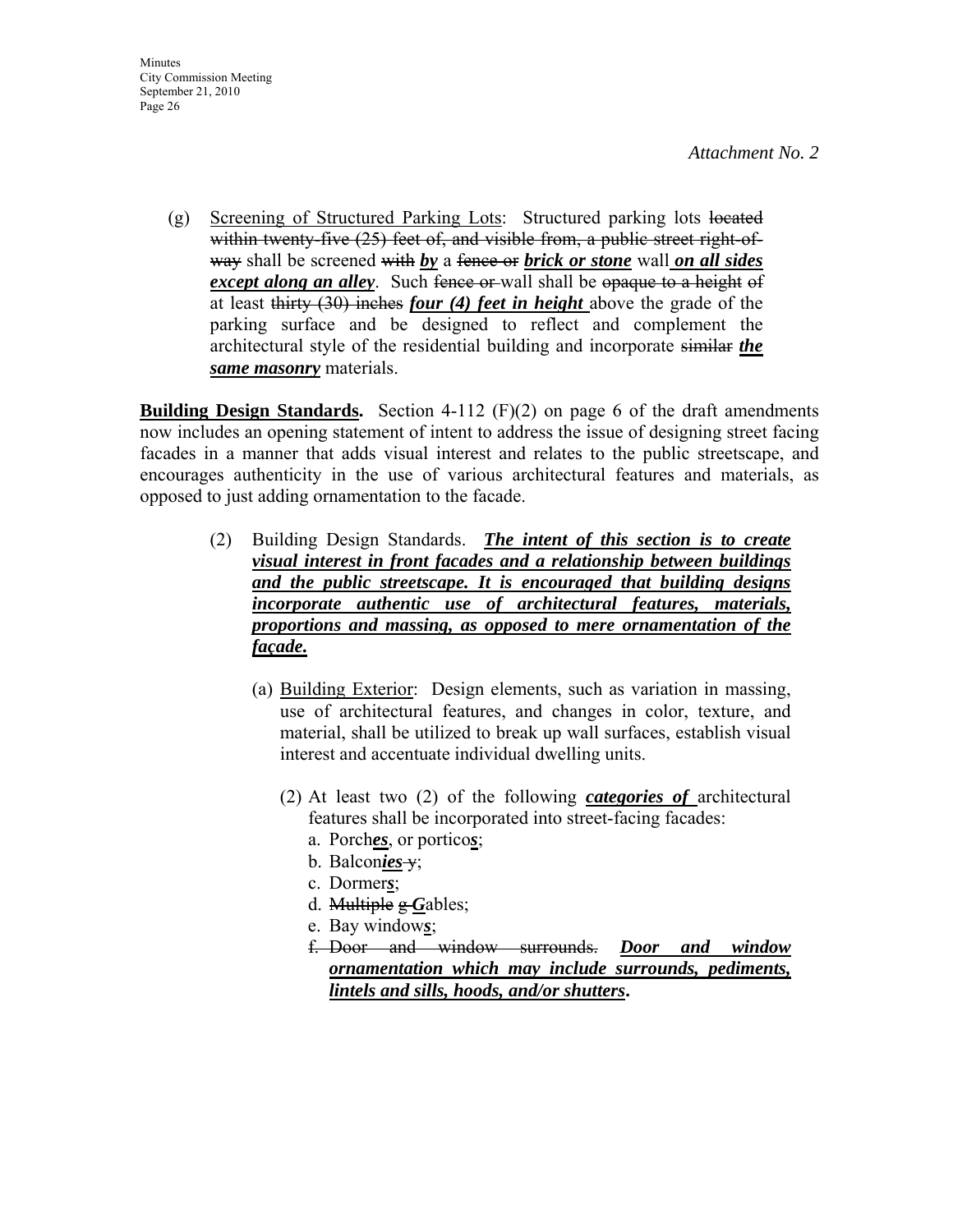To better understand how these latest revisions and the previous proposed amendments flow with the entire M-FRO District, please refer to the full proposed draft M-FRO District attachment.

# **ALTERNATIVES**

It appears the Planning Board has the following alternatives concerning the issue at hand. The Board may:

- 6. Recommend approval of the proposed amendments of the M-FRO District, to the City Commission, based on the Staff Memorandums.
- 7. Modify the proposed amendments to meet the needs as perceived by the Board and forward a recommendation of approval, along with an explanation, to the City Commission.
- 8. Recommend denial of the proposed amendments to the City Commission, for specifically stated reasons.
- 9. Adjourn the hearing to a later specified date in order to continue public input and discussion, prior to forwarding a recommendation to the City Commission.
- 10. Table the public hearing to a specific date, and provide further direction to City Administration.

# **RECOMMENDATION**

The Planning Board needs to continue the public hearing on July 8, 2010, to gain additional input, and to discuss the amendments and related issues among the full Board. If the Board finds that the proposed amendments, or amendments as modified by the Board, adequately address the issues, concerns, and changing conditions in the redevelopment area, the Board should forward a recommendation of approval to the City Commission.

If the Board determines that the proposed amendments need more refinement, or if the Board identifies additional issues that it believes still need to be researched, prior to forwarding a recommendation, the Board should provide further direction to City Administration. It should be mentioned that during this public hearing process, building permit applications for new construction within the M-FRO District are put on hold, until the amendments are adopted. Therefore, it is recommended that the amendment process needs to proceed in a timely manner.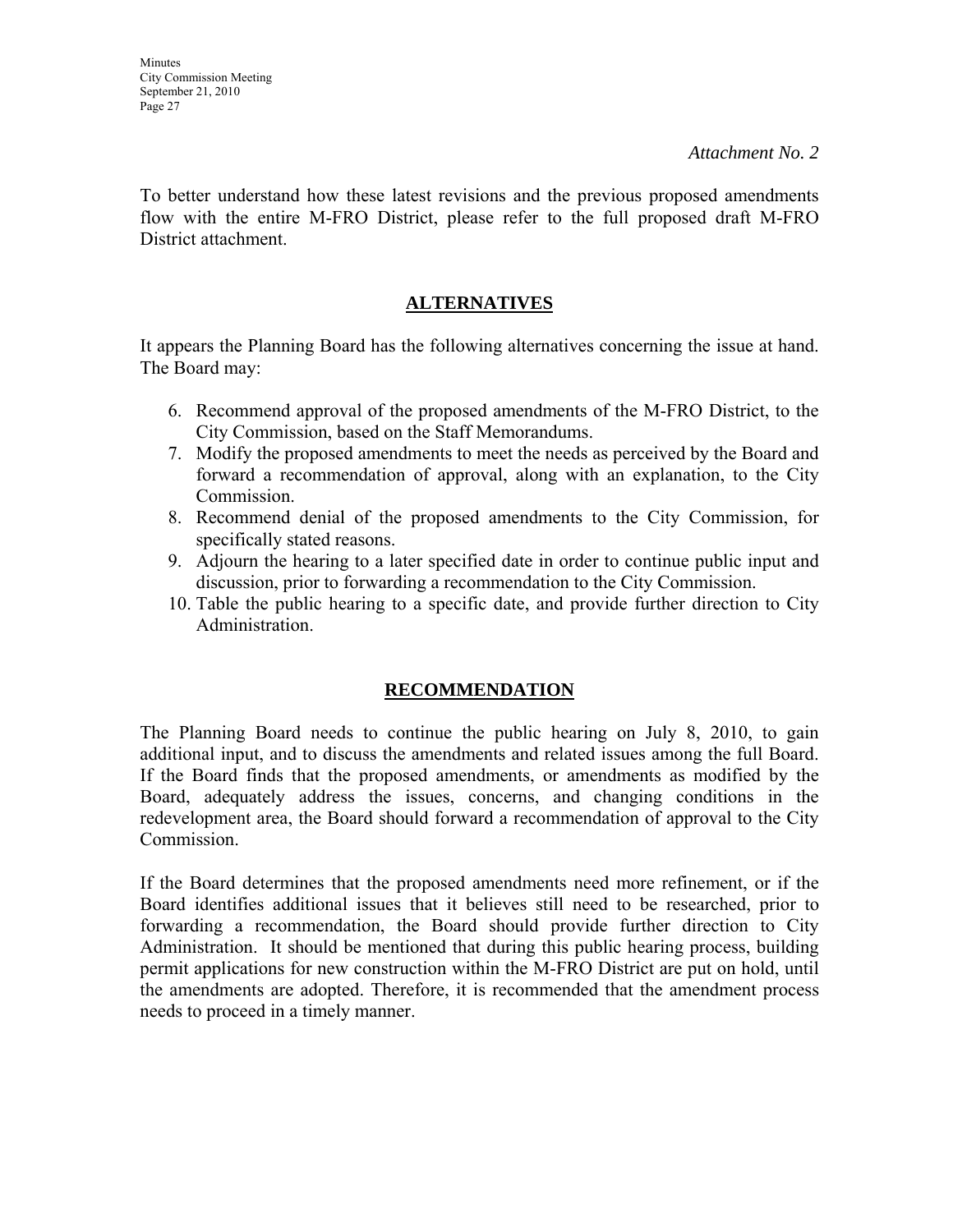Minutes City Commission Meeting September 21, 2010 Page 28

*Attachment No. 2* 

# **POSSIBLE MOTION**

The Manhattan Urban Area Planning Board recommends approval the of the proposed amendments to Article IV, Section 4-112 M-FRO, Multi-Family Redevelopment Overlay District, of the Manhattan Zoning Regulations, based on the findings in the Staff Memorandums.

EC 10073}MUAPB}Amend}M-FRO

Attachments:

- 1. Staff Memorandum dated June 15, 2010
- 2. Revised Public Hearing Draft Amendments to the M-FRO District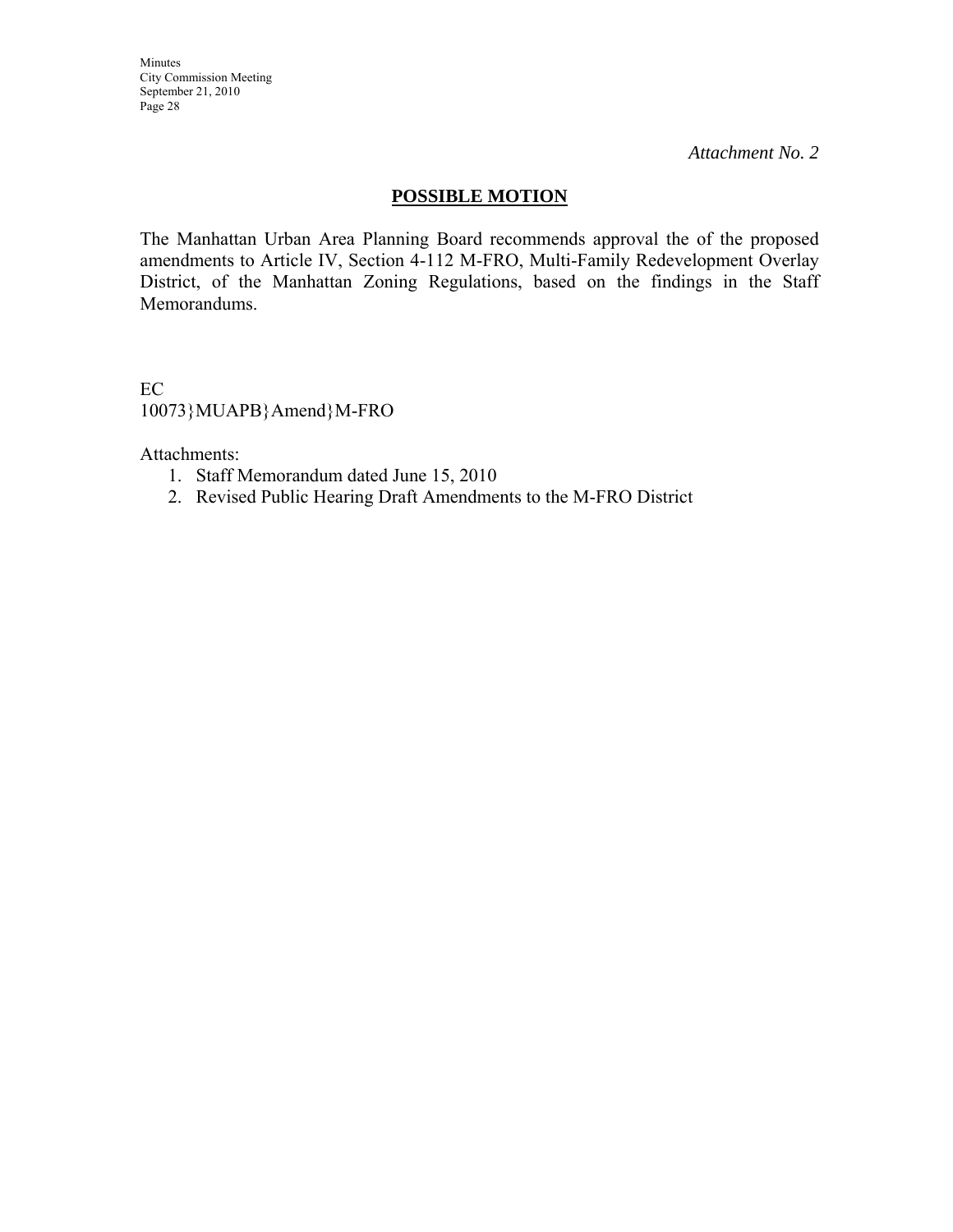

# INTER-OFFICE MEMORANDUM

| <b>DATE:</b> | <b>August 5, 2010</b>                                                                                                                                                                                                                      |
|--------------|--------------------------------------------------------------------------------------------------------------------------------------------------------------------------------------------------------------------------------------------|
| TO:          | Manhattan Urban Area Planning Board                                                                                                                                                                                                        |
| <b>FROM:</b> | Eric Cattell, AICP, Assistant Director for Planning                                                                                                                                                                                        |
| RE:          | Take up the City Commission's request for further consideration of<br><b>Structured Parking and related issues in the Proposed Amendments to</b><br>Article IV, Section 4-112 M-FRO, Multi-Family Redevelopment<br><b>Overlay District</b> |

### **BACKGROUND**

City Administration believes that the M-FRO, Multi-Family Redevelopment Overlay District has generally been working well and that the proposed amendments recommended by the Planning Board will help to ensure that the District continues to address issues that have arisen. However, due to concerns and unknowns surrounding placement of structured parking in an older neighborhood setting, City Administration recommends that additional discussion take place with the Planning Board to determine how best to address structured parking and associated issues in these residential areas.

Following the Planning Board hearing on the proposed amendments to the M-FRO, District, the City was asked to review a draft concept plan for apartment buildings in the M-FRO District that incorporate extensive structured parking on the ground floor, with dwelling units on several floors above. Structured parking refers to parking that is located under or within a building. While structured parking has been permitted in the M-FRO District, Manhattan has not seen any developments constructed with this type of parking, and the City has had minimal opportunity for anticipating and dealing with the unforeseen issues that this type of parking could raise in an older neighborhood setting. Additionally, structured parking allows a site to utilize the same ground area for both the building footprint and parking lot, resulting in a significantly higher intensity of use on a site, compared to a site that does not have structured parking. Significantly higher intensity use throughout the district could have an impact on infrastructure capacities in the older neighborhoods.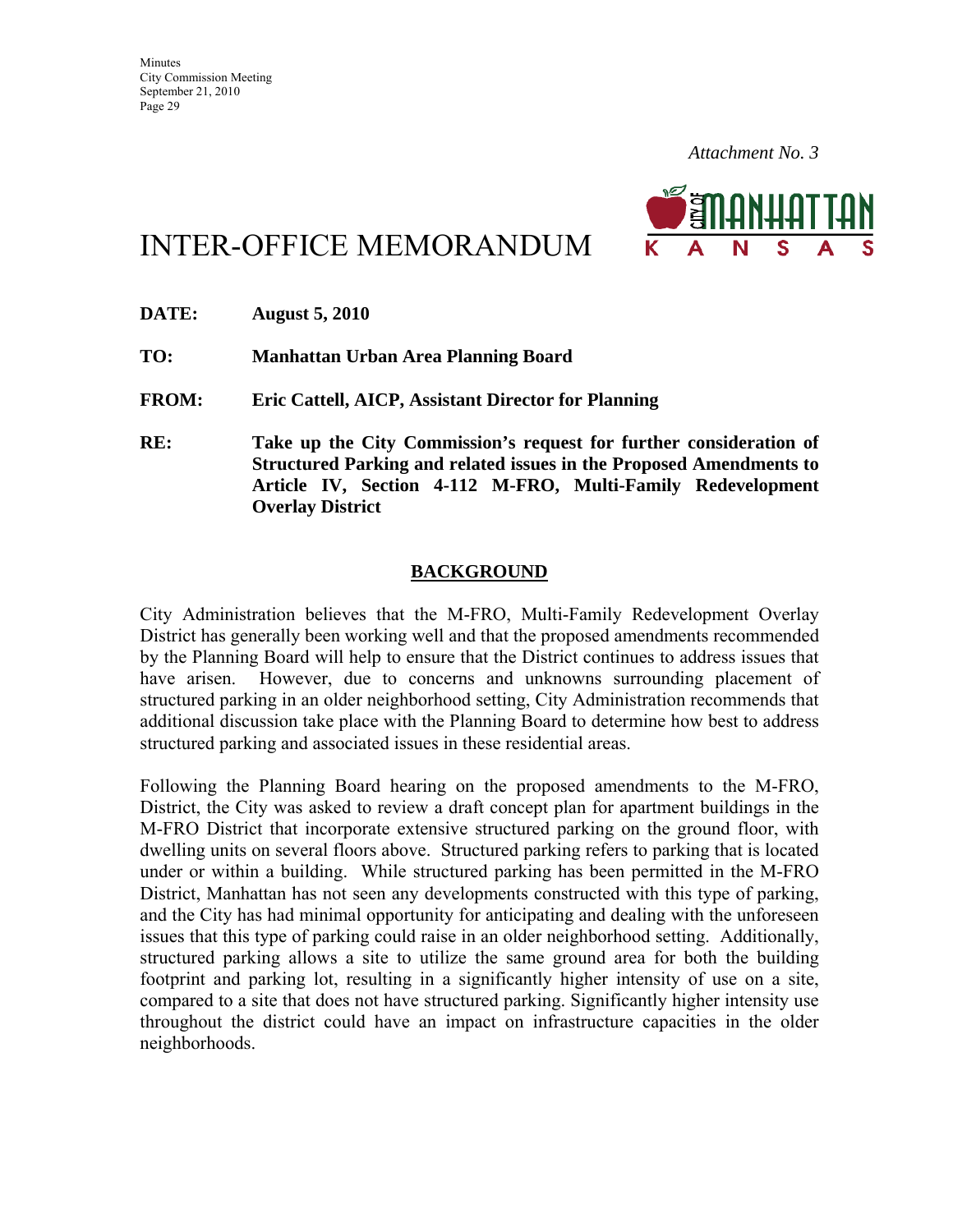After comparing concept plans to the proposed M-FRO District amendments, City Administration recommends that further discussion on how to address the unknown impacts of structured parking proposals in the M-FRO District is in the community's best interest. Therefore, City Administration recommended that the City Commission return the M-RFO District amendments to the Planning Board to provide the opportunity for additional discussion to consider potential issues and impacts of structured parking in an older neighborhood setting, before finalizing the amendments.

On Tuesday, August 3, 2010, the City Commission, on a vote of 4-1, returned the Planning Board's recommendation regarding proposed amendments to Article IV, Section 4-112 M-FRO, Multi-Family Redevelopment Overlay District, for further consideration and discussion of structured parking and related issues, and to consider issues related to stone.

# **DISCUSSION**

While there has been one new building in the M-FRO District, at the corner of N.  $11<sup>th</sup>$  and Laramie Street, that incorporated individually enclosed single-wide garage stalls on the ground floor, that development is relatively small compared to the potential structured parking that could be seen in the district. In addition, the proposed amendments limit garage parking to no more than 30 % of the required parking for a building. However, the City has had no previous experience with residential developments incorporating structured parking. As a result, several issues have been identified that were not fully anticipated or discussed previously with the Planning Board.

Site Layout Variables: While the M-FRO District's provisions were drafted with certain assumptions on how buildings and sites incorporating structured parking might be designed, structured parking may introduce variables that a standard overlay district might not be able to fully anticipate and address with regard to site layout, driveway placement, traffic impact, and building design issues. As a result, City Administration has a concern that this type of development should undergo a more comprehensive site plan review process that can address unforeseen design variables that a building permit review process alone might not adequately address.

Development Intensity: Because structured parking accommodates both the building footprint and off-street parking in the same area on a site, it facilitates a potentially more intensive use of the same site, compared to a building without structured parking. One measure of intensity is to look at the number of bedrooms in a building, which in the M-FRO District have a direct relationship to the amount of off-street parking provided. Comparing the total number of bedrooms in an apartment building, to the number of 50  $x$ 150 foot ward lots that make up a building site, results in an average number of bedrooms per lot. By analyzing new multiple family buildings constructed under the M-FRO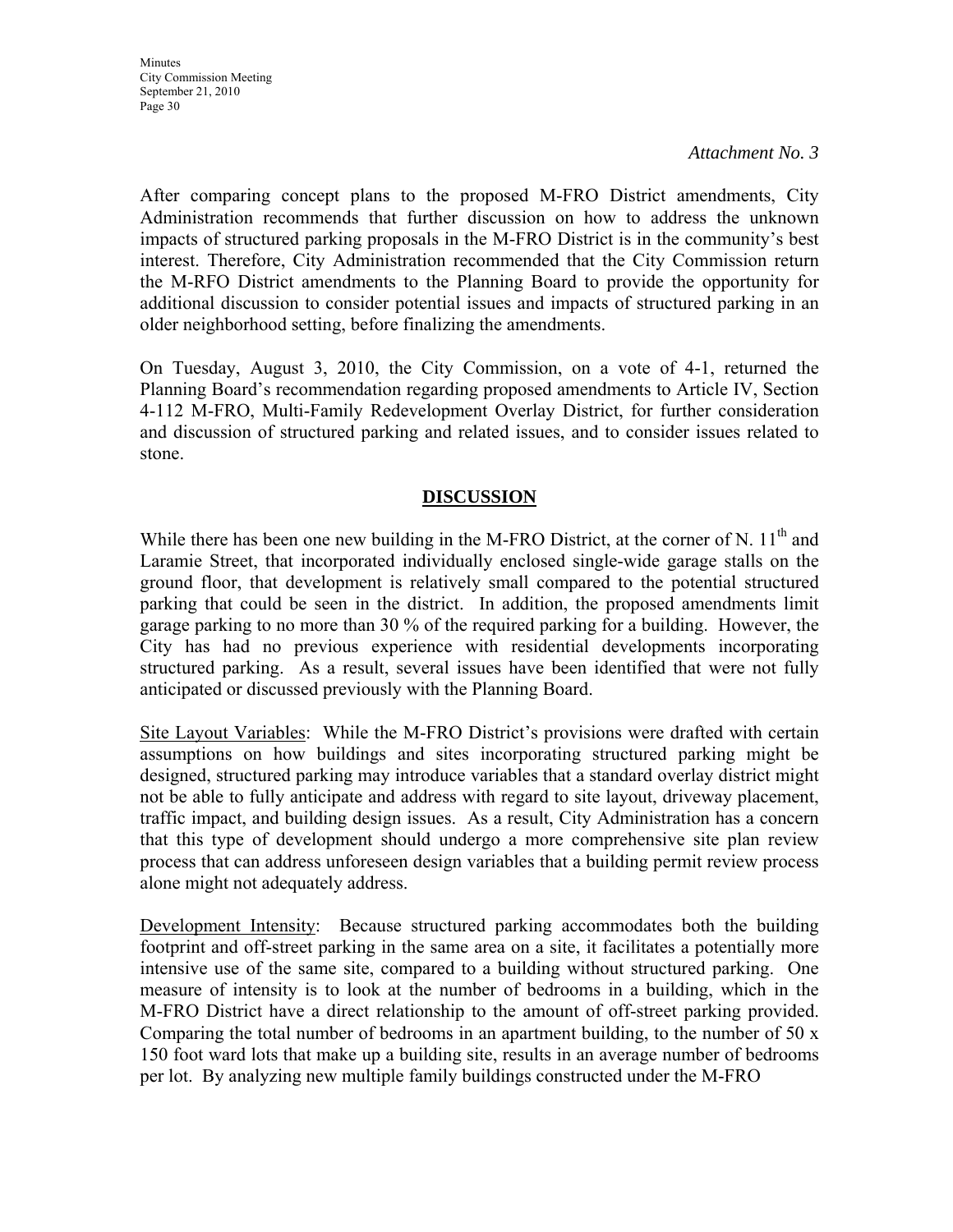District, it was found that apartment developments range from six (6), up to fourteen (14) bedrooms per lot, with the average consisting of around 10 bedrooms per lot.

Based on draft concept plans, it appears that one tier or level of structured parking might accommodate approximately 19 to 20 bedrooms per lot, and a previous PUD application on Vattier Street proposed structured parking with 22.6 bedrooms per lot. By way of comparison, the existing seven story condominium PUD, located at 820 N. Manhattan Avenue, which does not include structured parking, has approximately 18.5 bedrooms per lot. If the entire M-FRO District, or a significant portion of it, were to be redeveloped at the greater intensities associated with structured parking, it might lead to significant traffic and utility capacity impacts. The M-FRO District and older neighborhoods will be undergoing a comprehensive study of sanitary sewer and water service capacities as part of a larger utility study that is being conducted for the City over the next year. The outcome of that study will help determine infrastructure capacities in the older neighborhoods.

City Administration is concerned that developments that are proposed with structured parking need to undergo a more comprehensive case-by-case review to ensure that unforeseen design variables and impacts caused by the more intensive use of a site can be adequately addressed to protect the public safety and general welfare, to insure that infrastructure capacities are not exceeded, and to ensure compatibility with the neighborhood setting in which a proposal is located. It is recommended that the prudent approach is to utilize the Planned Unit Development (PUD) process for proposals with structured parking. It should be noted that PUD's require a minimum half acre site, which equates to three (3) ward lots, so if this approach is adopted, proposals with structured parking would require sites of a minimum three ward lots in size.

Proposed Revisions: To assist the Planning Board's discussion of proposed revisions regarding structured parking and related issues, the attached "**Alternative 2**" reflects modifications that remove the two sections on screening of structured parking *(struck through on pages 2 and 6 of Alternative 2)*, and replaces them with the new Use Limitation number 3, *(on page 2 of Alternative 2)*, that prohibits structured parking in the M-FRO District.

*(5) Structured parking shall be prohibited. Structured parking associated with residential buildings located along N. Manhattan Avenue, Bluemont Avenue, and/or N. 11th Street shall be screened by dwelling units within the same building so that the structured parking is not visible from those streets.*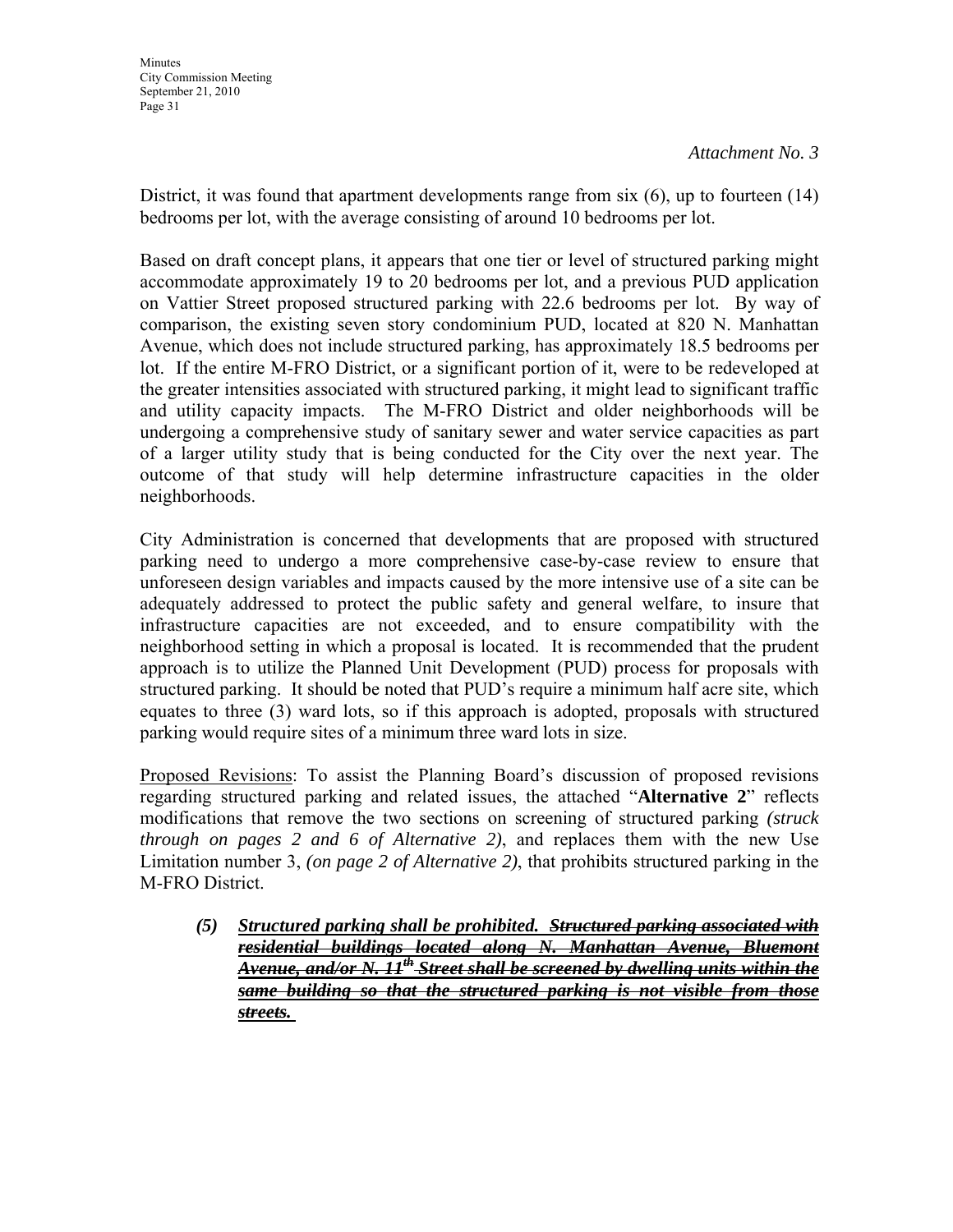If Alternative 2 is adopted, it would require an applicant to propose a rezoning to a PUD if structured parking is proposed on a site. It should be mentioned that as part of the educational process of implementing the proposed amendments, the M-FRO District User's Guide will be updated to explain the amendments and to advise applicants that structured parking proposals would need to go through the PUD process.

Alternative 2 also modifies the definitions of "Garage", "Parking Lot" and "Structured Parking", as shown to help clarify their meanings *(see pages 9 and 10 of Alternative 2).*

Encouraging Use of Native Stone: The City Commission's motion to return the item, included "issues related to stone", based on a commissioner's previous suggestion to consider incorporating the following concept into the amendments: "The use of full cut native Kansas limestone is encouraged. Full cut meaning minimum 4 inch depth." In addition, it was suggested that the definition of "stone" be considered for revision.

These concepts can be incorporated into Section 4-112  $(F)(2)(a)(2)$ , under Building Exterior, as follows, which are reflected in Alternative 2:

(3) A minimum of thirty (30) percent of the total surface area of each building façade shall be brick or stone. Total surface area shall be measured by viewing the façade from a perspective that is perpendicular to the facade. *The use of full cut native Kansas limestone is encouraged.*

It is suggested that the definition of "Stone" be revised as follows:

Stone: Natural stone or a manufactured cement-based architectural product made to match the appearance of natural stone, and laid up in small, individual units with a veneer depth of at least two (2) inches. *Full cut native stone is four (4) inches in depth.*

**Note:** The amendments previously recommended by the Planning Board following the hearing are shown in **Alternative 1**. The revisions discussed above have been highlighted in **Alternative 2** to show the changes that were made from the version shown in Alternative 1.

As part of further consideration of the proposed amendments, as requested by the City Commission, the Planning Board may also ask for additional public input. This agenda item has been advertised on the City's InTouch system and the City website.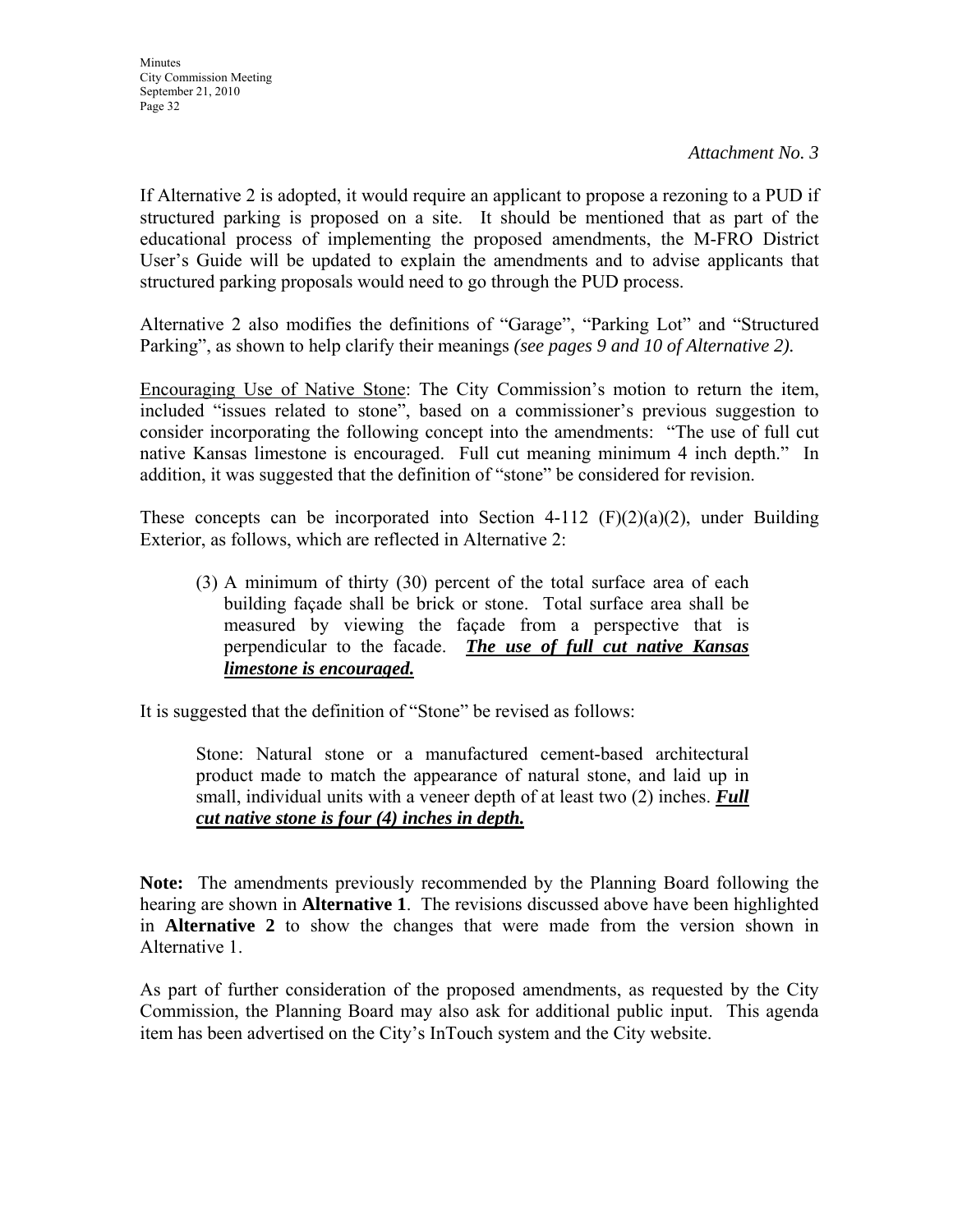# **ALTERNATIVES**

As per state statute, when the City Commission remands a zoning text amendment back to the Planning Board for further consideration of specific issues, the Board has the following alternatives concerning the issue at hand. The Board may:

- 11. **Resubmit the Board's original recommendation** of approval of the proposed amendments of the M-FRO District, as shown in **Alternative 1**, based on findings in the Staff Memorandums, dated June 15, 2010 and June 30, 2010.
- 12. **Submit a new and amended recommendation**, giving the reasons therefore. There are several options under this alternative, such as:
	- a) Recommend approval of proposed amendments of the M-FRO District, as shown in **Alternative 2**, as recommended by City Administration, based on findings in the three Staff Memorandums to the Planning Board along with additional findings, if any.
	- b) Modify the proposed amendments to meet the needs as perceived by the Planning Board and forward a recommendation of approval, along with the reasons therefore.

# **RECOMMENDATION**

As stated above, City Administration believes that the M-FRO District has generally been working well and that the proposed amendments recommended previously by the Planning Board will help to ensure that the District continues to address issues in the area. Before the M-FRO District amendments are finalized, City Administration wanted the Planning Board to discuss structured parking and consider related issues that might not be adequately addressed by the M-FRO District amendments, and determine how best to address them.

Given the unknowns involving site layout, building design, compatibility with the neighborhood, and traffic and utility issues that structured parking will likely raise in the neighborhood setting, City Administration recommends that this type of development scenario be addressed through the more comprehensive PUD review process, which provides a better opportunity to analyze issues and impacts applicable to specific sites; and, that structured parking should not be permitted under the standard M-FRO District zoning provisions. City Administration recommends adoption of the proposed amendments as reflected in Alterative 2, attached.